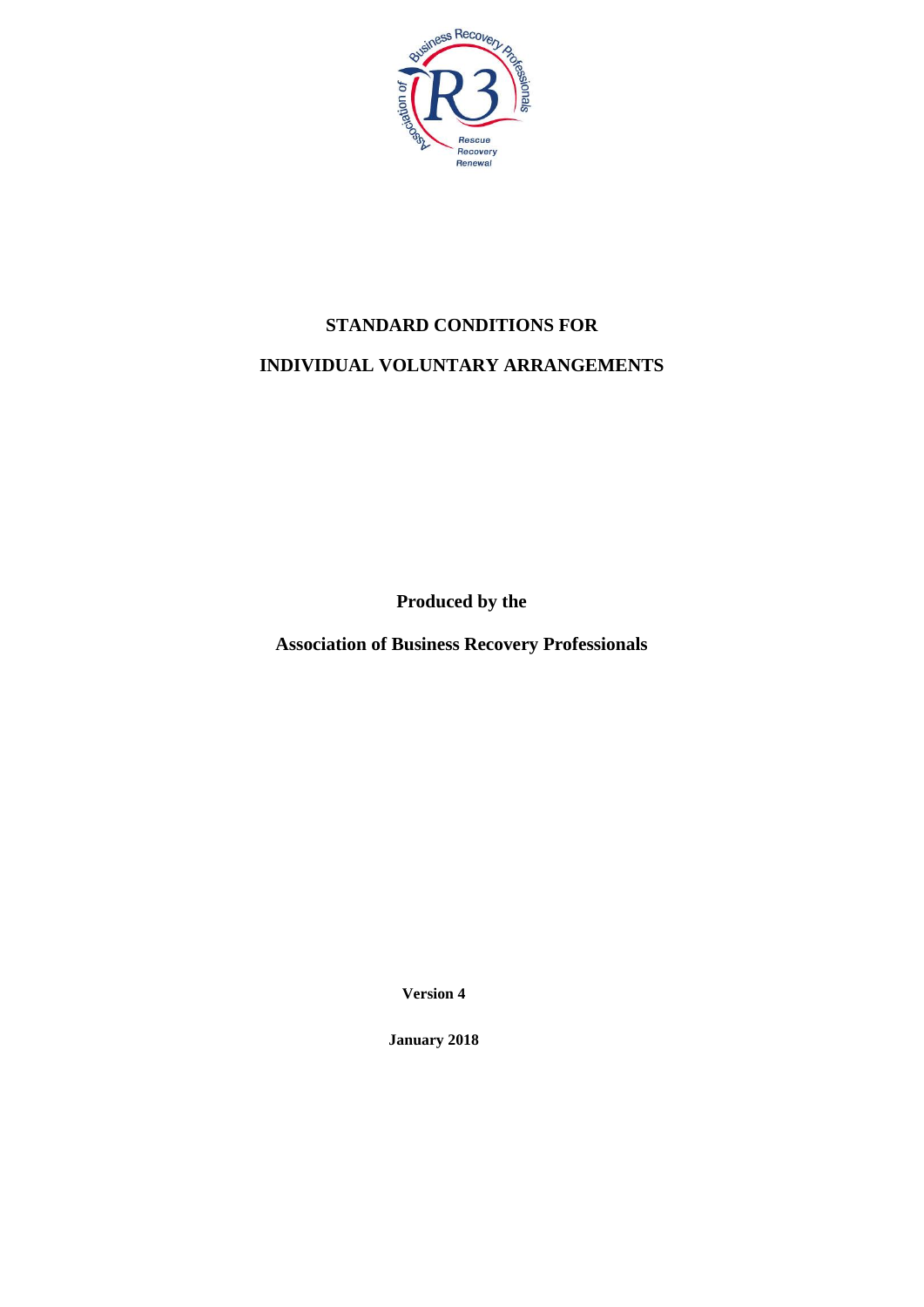#### **TABLE OF CONTENTS**

# **STANDARD CONDITIONS FOR INDIVIDUAL VOLUNTARY ARRANGEMENTS**

|                       | <b>PART I: INTERPRETATION</b>                                        | $\mathbf{1}$              |
|-----------------------|----------------------------------------------------------------------|---------------------------|
| 1                     | Miscellaneous definitions                                            | $\boldsymbol{l}$          |
| $\overline{2}$        | The Conditions                                                       | $\overline{2}$            |
|                       | PART II: COMMENCEMENT, EFFECT AND DURATION OF ARRANGEMENT            | $\boldsymbol{2}$          |
| $\mathfrak{Z}$        | Commencement of Arrangement                                          | $\sqrt{2}$                |
| $\overline{4}$        | Nature and effect of the Arrangement                                 | $\sqrt{2}$                |
| 5                     | Existing proceedings against Debtor                                  | $\mathfrak{Z}$            |
| $\boldsymbol{\delta}$ | Existing execution against Debtor's assets                           | $\mathfrak{Z}$            |
| $\boldsymbol{7}$      | Mutual credit and set-off                                            | $\ensuremath{\mathbf{4}}$ |
| $\boldsymbol{8}$      | Duration and expiry of Arrangement                                   | $\boldsymbol{4}$          |
| $\mathfrak g$         | <b>Full Implementation of Arrangement</b>                            | $\overline{5}$            |
| 10                    | <b>Substantial Compliance</b>                                        | $\overline{5}$            |
| 11                    | Termination of Arrangement                                           | 5                         |
|                       | PART III: SUPERVISOR'S FUNCTIONS, POWERS ETC                         | 6                         |
| 12                    | Supervisor's functions                                               | $\boldsymbol{\delta}$     |
| 13                    | Supervisor's powers                                                  | $\boldsymbol{\delta}$     |
| 14                    | Supervisor's powers after expiry, full implementation or termination | $\boldsymbol{\delta}$     |
| 15                    | Exercise of Supervisor's functions and powers                        | $\boldsymbol{7}$          |
| 16                    | Restriction upon Supervisor's duty and liability                     | $\overline{z}$            |
| 17                    | Supervisor's fees, costs and expenses                                | $\overline{7}$            |
| 18                    | Supervisor's resignation                                             | $\boldsymbol{8}$          |
| ${\it 19}$            | Removal of Supervisor from office                                    | $\boldsymbol{\delta}$     |
| 20                    | Vacation of Office by Supervisor                                     | $\boldsymbol{9}$          |
| 21                    | Vacancy in the office of Supervisor                                  | $\overline{9}$            |
| 22                    | Release of Supervisor                                                | 9                         |
|                       | PART IV: DEBTOR'S WARRANTY, DUTIES & OBLIGATIONS                     | 10                        |
| 23                    | Debtor's warranty                                                    | 10                        |
| 24                    | Debtor's duties in relation to the Supervisor                        | 10                        |
| 25                    | <b>Further Documents</b>                                             | 10                        |
| 26                    | Debtor's acknowledgement                                             | 11                        |
|                       | PART V: ARRANGEMENT ASSETS                                           | 11                        |
| 27                    | Arrangement assets                                                   | 11                        |
| 28                    | After-acquired assets                                                | 11                        |
| 29                    | Trust of Arrangement assets                                          | 11                        |
| 30                    | Restriction on dispositions                                          | 12                        |
|                       |                                                                      |                           |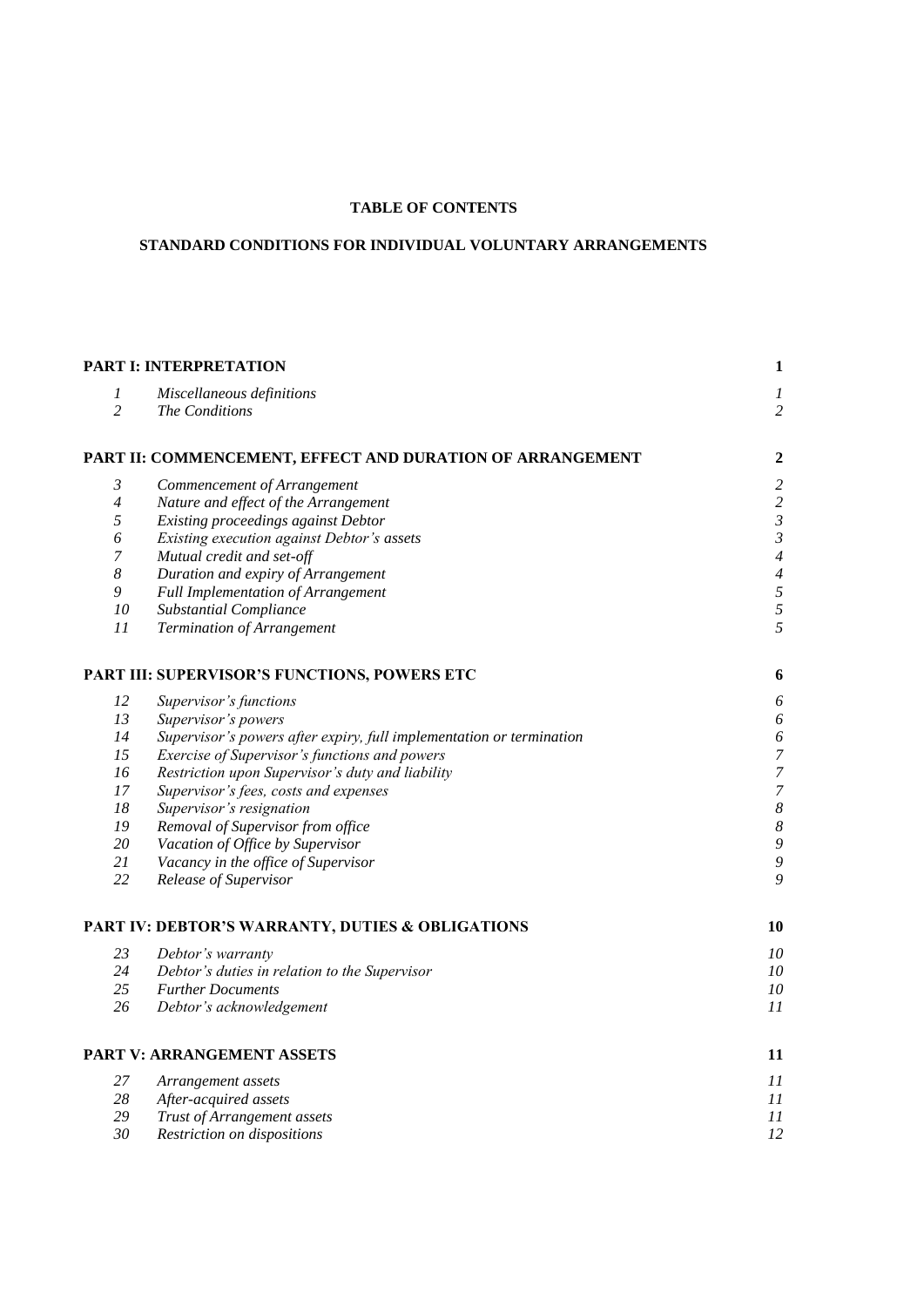|    | PART VI: PROOFS OF DEBT                                         | 12 |
|----|-----------------------------------------------------------------|----|
| 31 | Notice to submit Proofs                                         | 12 |
| 32 | <b>Submission of Proofs</b>                                     | 12 |
| 33 | Withdrawal and variation of Proofs                              | 12 |
| 34 | Production of documents                                         | 13 |
| 35 | Witness statement substantiating Proof                          | 13 |
| 36 | Supervisor to allow inspection of Proofs                        | 13 |
| 37 | Admission and rejection of Proofs for Dividend                  | 13 |
| 38 | Appeal against decision on Proof                                | 13 |
| 39 | Debts of uncertain and small value                              | 13 |
| 40 | <b>Secured Creditors</b>                                        | 14 |
| 41 | Foreign currency Debts                                          | 14 |
| 42 | <b>Interest on Debts</b>                                        | 14 |
| 43 | Cost of submitting proofs                                       | 15 |
|    | PART VII CREDITORS WHO DO NOT HAVE NOTICE                       | 15 |
| 44 | Proof arising where funds available                             | 15 |
| 45 | Proof arising where no funds available                          | 15 |
| 46 | <b>Effect of Proof on Debtor</b>                                | 15 |
| 47 | Notification of Proof to Creditors                              | 15 |
| 48 | Proof arising after Arrangement ceases to have effect           | 16 |
|    | <b>PART VIII: PAYMENT OF DIVIDENDS</b>                          | 16 |
| 49 | Distribution by Dividend                                        | 16 |
| 50 | Notice of intended Dividend                                     | 16 |
| 51 | Notice of declaration                                           | 16 |
| 52 | Proof altered after payment of Dividend                         | 17 |
| 53 | <b>Secured Creditors</b>                                        | 17 |
| 54 | Assignment of Debts or rights to Dividend                       | 18 |
| 55 | Debts payable at future time                                    | 18 |
| 56 | Debts of unpaid Creditors                                       | 18 |
|    | PART IX: PRIORITY OF PAYMENTS AND DISTRIBUTIONS                 | 18 |
|    |                                                                 |    |
| 57 | Costs and Expenses of the Arrangement                           | 18 |
| 58 | Priority of Debts and application of surplus                    | 19 |
|    | PART X: THE CREDITORS' COMMITTEE, WEBSITES & CREDITOR DECISIONS | 19 |
| 59 | The Creditors' Committee                                        | 19 |
| 60 | Use of websites                                                 | 20 |
| 61 | Power to seek a decision of Creditors                           | 20 |
| 62 | Procedure for seeking Creditor decisions                        | 20 |
| 63 | Cost of requisitioned decisions                                 | 21 |
| 64 | Participation in Creditor decisions                             | 21 |
| 65 | Admission and rejection of Proofs                               | 22 |
| 66 | Majorities required for Creditor decisions                      | 22 |
| 67 | Chair of meeting as proxy-holder                                | 23 |
| 68 | Suspension/adjournment of meetings                              | 23 |
| 69 | Record of Creditor decisions                                    | 23 |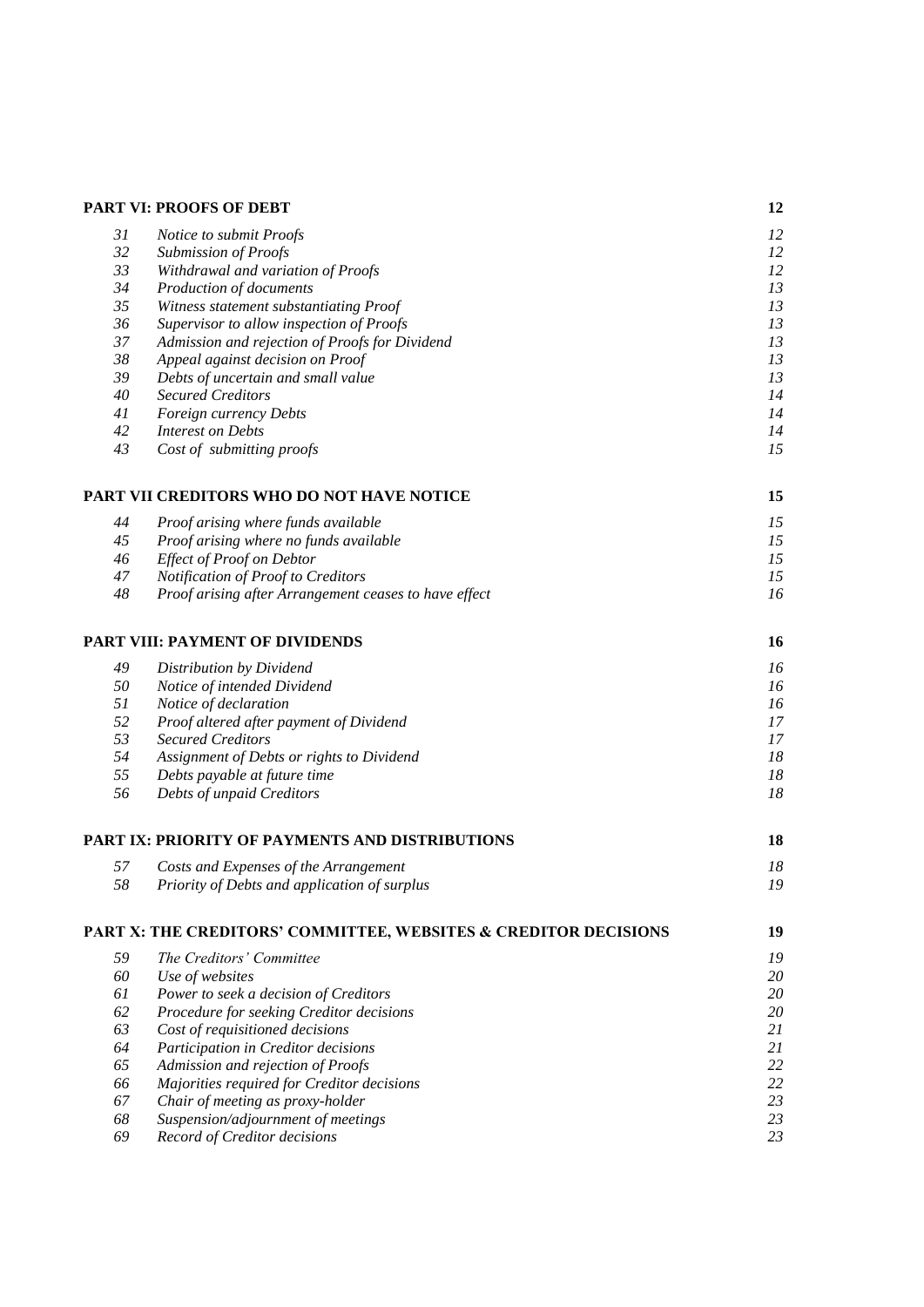| PART XI: PROVISIONS FOLLOWING BREACH OF THE ARRANGEMENT |                                                          | 23 |
|---------------------------------------------------------|----------------------------------------------------------|----|
| 70                                                      | Breach by the Debtor of the terms of the Arrangement     | 23 |
| 71                                                      | Procedure following breach                               | 24 |
| 72                                                      | Retention of funds by Supervisor                         | 25 |
|                                                         | PART XII: CONDITIONS WHERE TAX AUTHORITIES ARE CREDITORS | 25 |
| 73                                                      | Claims by HM Revenue and Customs                         | 25 |
| 74                                                      | Income commencing after approval                         | 25 |
| 75                                                      | Post approval statutory returns and payments             | 25 |
| 76                                                      | Overdue accounts and returns                             | 25 |
| 77                                                      | Funds to be paid to Supervisor                           | 25 |
| 78                                                      | Restriction on payment of dividend                       | 25 |
| 79                                                      | Set-off of repayments                                    | 26 |
|                                                         | PART XIII: MISCELLANEOUS PROVISIONS                      | 26 |
| 80                                                      | <b>Third Party obligations</b>                           | 26 |
| 81                                                      | Variation of the Arrangement                             | 26 |
| 82                                                      | Tax liabilities arising on realisations                  | 27 |
| 83                                                      | Invalidity and/or illegality                             | 27 |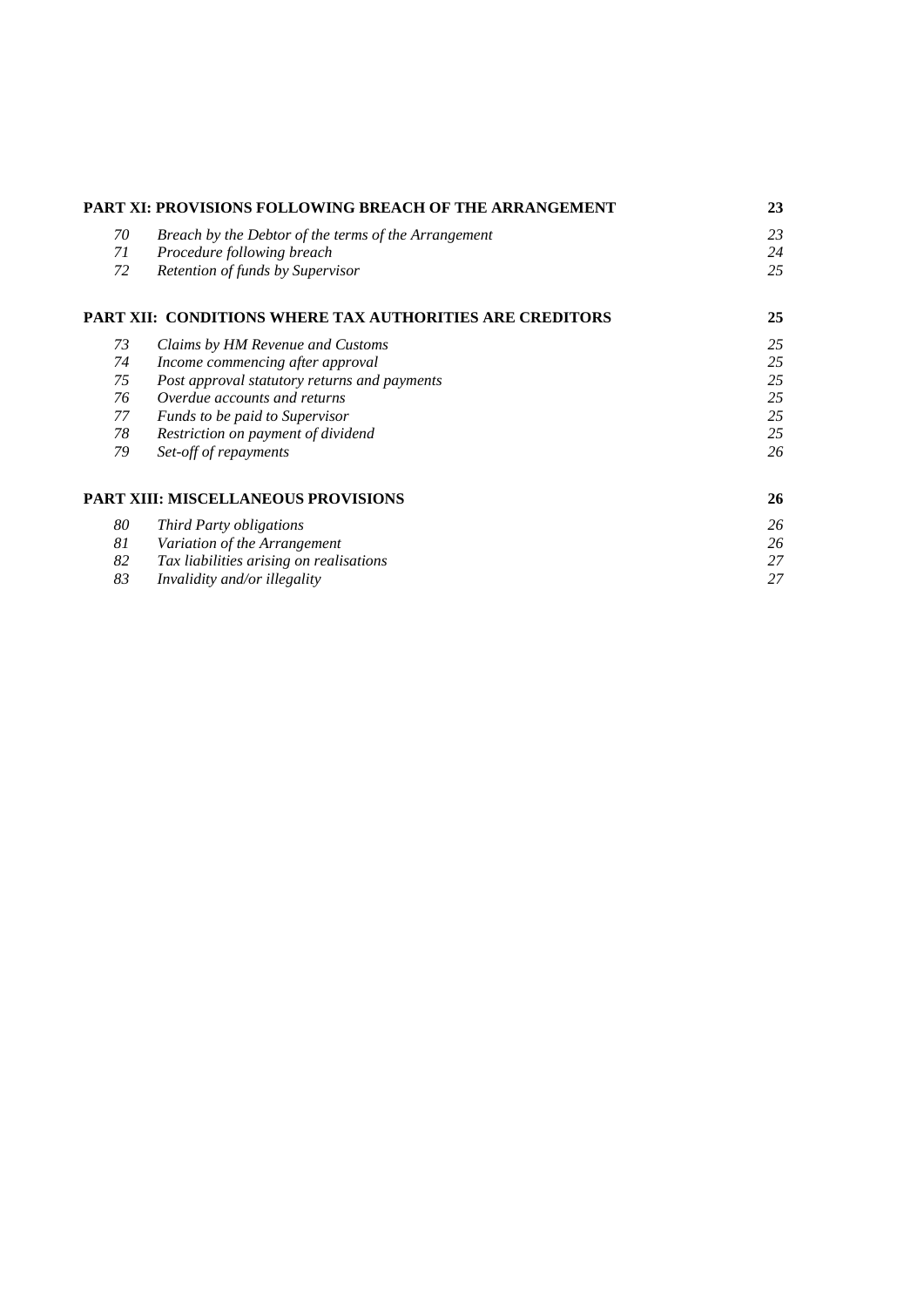# **PART I: INTERPRETATION**

### **1 Miscellaneous definitions**

- **1(1)** In the Arrangement, except where the context otherwise demands:
- (a) "**the Act**" means the Insolvency Act 1986 as amended;
- (b) "**the Arrangement**" means the Proposal and the Conditions read together;
- (c) "**Associate**" shall have the meaning given to it in section 435 of the Act;
- (d) "**the Conditions**" are these Conditions;
- (e) "**the Court**" means any court having jurisdiction in respect of the Arrangement;
- (f) "**Creditor**" is a person bound by the Arrangement to whom a Debt is owed;
- (g) "**Debt**" has the meaning given to it in section 382 of the Act with the modifications necessary to refer to a voluntary arrangement;
- (h) "**the Debtor**" means the person who makes the Proposal;
- (i) **"Decision Date"** has the meaning given by Rule 15.2(1) of the Rules with the modifications necessary to refer to a voluntary arrangement.
- (j) **"a Decision Procedure"** has the meaning given by Section 379ZA of the Act and paragraph 15.3 of the Rules with the modifications necessary to refer to a voluntary arrangement.
- (k) **"Distress"** includes but is not limited to the use of the procedure according to section 72 of the Tribunals, Courts and Enforcement Act 2007 as set out in Schedule 12 of the said Act and references to levying distress, seizing goods and related expressions shall be construed accordingly.
- (l) **"Dividend"** means a distribution to Creditors;
- (m) "**Excluded Assets**" are those assets identified in the Proposal as being excluded from the Arrangement;
- (n) "**Paragraphs**" are Paragraphs of these Conditions; and "**Sub-paragraph**" shall be construed accordingly;
- (o) **"Preferential Creditor**" is a Creditor with a Debt falling within section 386 of the Act and "**Preferential Debt**" shall be construed accordingly;
- (p) **"Proof"** means a proof of claim in accordance with Rules 14.2 to 14.4 of the Rules with the modifications necessary to refer to a voluntary arrangement.
- (q) "**Property**" has the meaning given to it in section 436 of the Act;
- (r) "**the Proposal**" is the document annexed hereto together with modifications and documents incorporated thereto, being a proposal under Part VIII of the Act;
- (s) "**the Rules**" means the Insolvency (England and Wales) Rules 2016 as amended;
- (t) "**Security**" has the meaning given to it in section 383 of the Act; and "**Secured Creditor**" shall be construed accordingly;
- (u) "**the Secretary of State**" means the Secretary of State for Business, Energy and Industrial Strategy or any successor office;
- (v) "**the Supervisor**" is the person or persons for the time being appointed to supervise the implementation of the Arrangement;
- (w) "**the Trust Realisation Period"** is the period of time from commencement of the Arrangement and continues, notwithstanding expiry, termination or full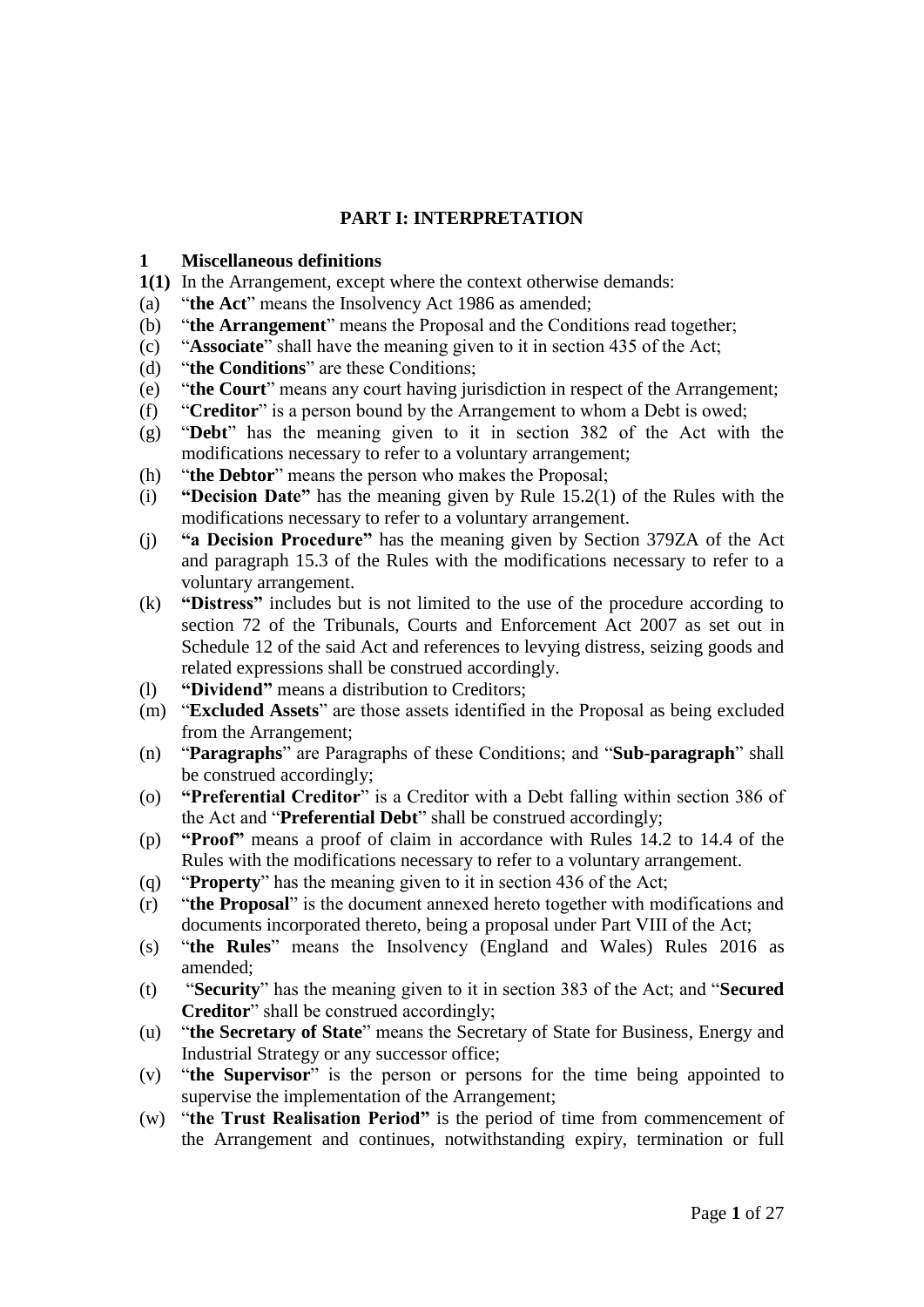implementation of the Arrangement until the realisation and distribution of sums due to Creditors under the Arrangement terms.

**1(2)** References in the Arrangement to any statutory provision shall include a reference to any modification or re-enactment thereof for the time being in force.

#### **2 The Conditions**

**2** The Conditions are an integral part of the Arrangement. In the event of any ambiguity or conflict between the Conditions and the Proposal and any modifications to it, the Proposal as modified shall prevail.

# **PART II: COMMENCEMENT, EFFECT AND DURATION OF ARRANGEMENT**

#### **3 Commencement of Arrangement**

**3** The Arrangement shall come into effect upon the approval thereof by the Creditors pursuant to the provisions of the Act and Rules.

### **4 Nature and effect of the Arrangement**

**4(1) [Nature of Arrangement]** The Arrangement is a proposal under Part VIII of the Act for a scheme of arrangement of the Debtor's affairs or a composition in full and final satisfaction of the Debtor's Debts.

**4(2) [Claims against third parties]** Unless the Proposal indicates to the contrary, nothing in the Arrangement shall be construed as effecting a composition or satisfaction of any Debt owed by a person other than the Debtor, whether that Debt is owed jointly by the Debtor or otherwise.

**4(3) [Restriction on Creditors' rights]** After the commencement of the Arrangement, no Creditor shall, in respect of any Debt which is subject to the Arrangement:

(a) have any remedy against the property or person of the Debtor;

(b) commence or continue any action or other legal proceeding against the Debtor.

**4(4) [Suspension of limitation period]** The Debtor agrees that any limitation period accruing in respect of a Debt which is subject to the Arrangement shall be suspended until expiry, termination or full implementation of the Arrangement, whichever is sooner.

**4(5) [Saving for certain rights]** Nothing in this Paragraph or elsewhere in the Conditions shall be construed as affecting the following rights:

- (a) the right of any Secured Creditor to enforce his Security, except with the Secured Creditor's consent;
- (b) the right of the Supervisor or any Creditor to present a bankruptcy petition under section  $264(1)(c)$  of the Act for default in connection with the Arrangement
- (c) the right of any Creditor to bring or continue legal proceedings against the Debtor and to obtain a judgment against the Debtor in the full amount of its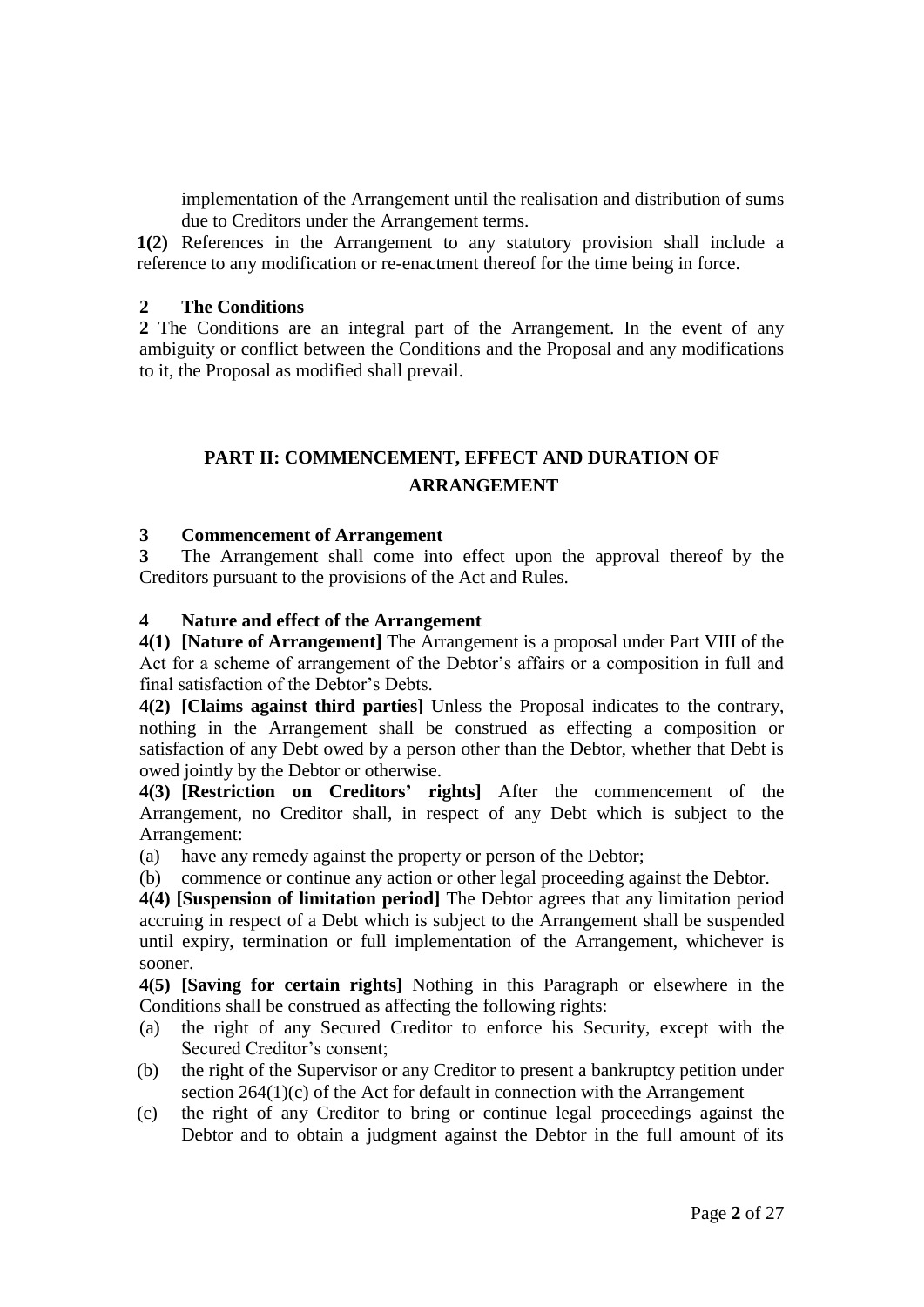Debt for the sole purpose of making a claim against an insurer of the Debtor by virtue of the Third Party (Rights Against Insurers) Act 2010.

### **5 Existing proceedings against Debtor**

**5(1) [Discontinuance of existing proceedings]** Legal proceedings against the Debtor in existence at the commencement of the Arrangement in respect of Debts which are subject to the Arrangement shall, unless they are of a type contemplated by Paragraph 4(5) or the Supervisor otherwise directs, be discontinued by the Creditor with no order as to costs as soon after the commencement of the Arrangement as is practicable.

**5(2) [Waiver of Debtor's costs entitlement on discontinuance]** The Debtor confirms that no costs entitlement arising as a result of the discontinuance of any legal action in accordance with Sub-paragraph (1) will be enforced and the Debtor waives any such rights.

**5(3) [Costs of existing proceedings]** Legal costs of a Creditor in proceedings other than bankruptcy referred to in Sub-paragraph (1) shall be a Debt falling within the Arrangement.

**5(4) [Costs of bankruptcy proceedings]** Petition costs of a Creditor who presented a bankruptcy petition against the Debtor prior to the commencement of the Arrangement shall be treated as an expense of the Arrangement to rank after the costs of the Nominee but before those of the Supervisor.

**5(5) [Prior distress – Interim order case]** Where any person has distrained on the goods or effects of the Debtor in the period of three months prior to the making of the interim order, those goods or effects, or the proceeds of their sale, shall be charged with the Preferential Debts of the Debtor to the extent that the assets of the Arrangement are insufficient for meeting those debts.

**5(6) [Prior distress - No Interim Order case]** Where any person has distrained on the goods or effects of the Debtor in the period of three months prior to the commencement of the Arrangement, those goods or effects, or the proceeds of their sale, shall be charged with the Preferential Debts of the Debtor to the extent that the assets of the Arrangement are insufficient for meeting those debts.

# **6 Existing execution against Debtor's assets**

**6(1) [Partly-completed execution]** A Creditor who, before the commencement of the Arrangement, has issued execution against the goods or land of the Debtor in respect of a Debt which is subject to the Arrangement, or has attached a Debt due to the Debtor from another person in respect of such a Debt shall, unless the execution or attachment was completed before the commencement of the Arrangement, discontinue the execution or attachment as soon after the commencement of the Arrangement as is practicable.

**6(2) [Completion of execution or attachment]** For the purposes of Sub-paragraph (1):

- (a) an execution against goods is completed by seizure and sale or by the making of a charging order absolute under section 1 of the Charging Orders Act 1979;
- (b) an execution against land is completed by seizure, by the appointment of a receiver or by the making of a charging order absolute under section 1 of the Charging Orders Act 1979;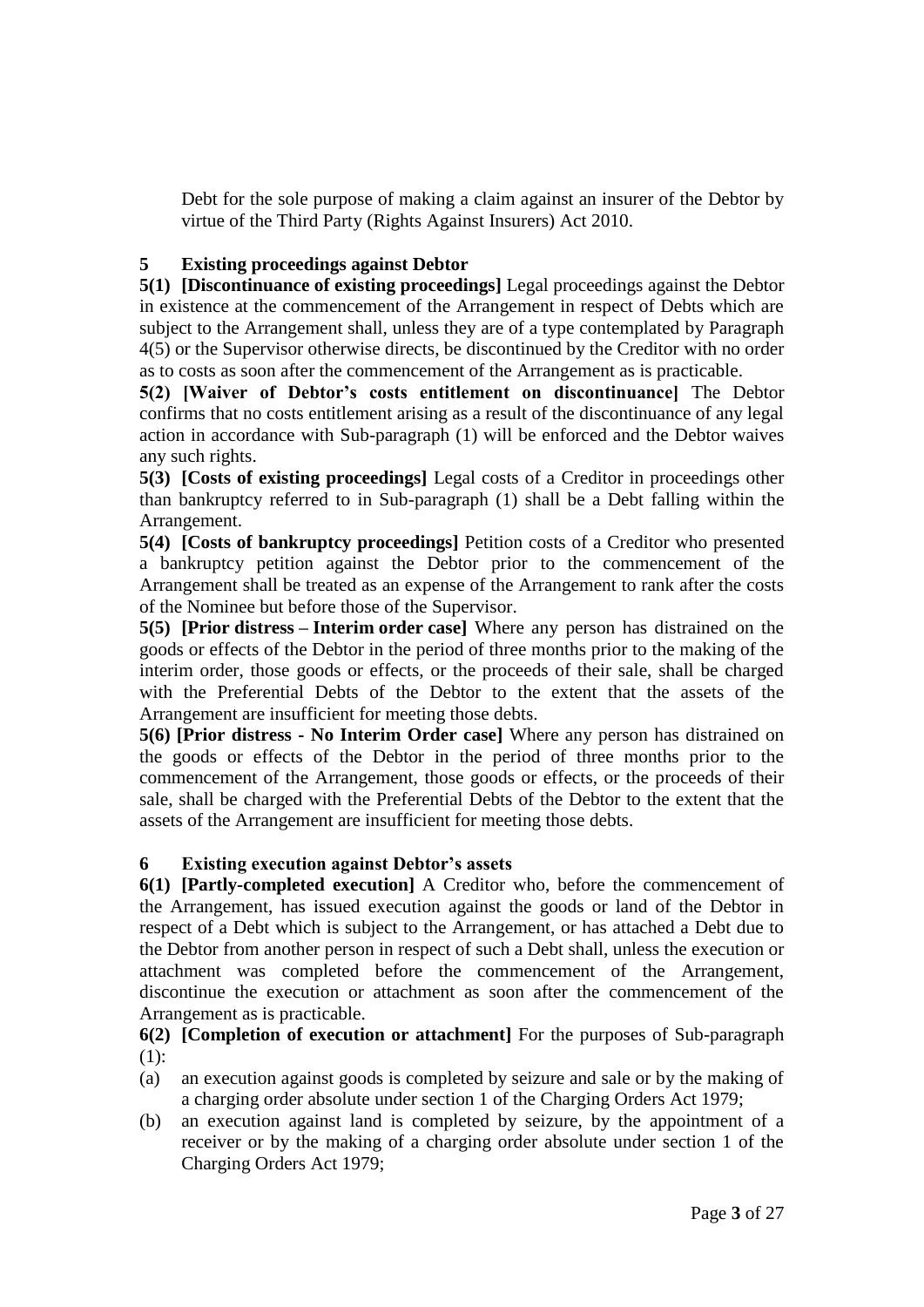(c) an attachment of a Debt is completed by the receipt of the Debt.

# **7 Mutual credit and set-off**

**7(1) [Application]** This Paragraph applies where before the commencement of the Arrangement there have been mutual credits, mutual Debts or other mutual dealings between the Debtor and any Creditor other than in the circumstances to which Paragraph 79 of these Conditions apply.

**7(2) [Account to be taken]** An account shall be taken of what is due from each party to the other in respect of the mutual dealings and the sums due from one party shall be set-off against the sums due from the other.

**7(3) [No account where Creditor has notice]** Sums due from the Debtor to another party shall not be included in the account taken under Sub-paragraph (2) if that other party had notice at the time they became due that a bankruptcy petition relating to the Debtor was pending or that an interim order was made in relation to the Debtor.

**7(4) [Restriction on post-commencement set-off]** Other than as provided for in this Paragraph, set-off shall not be available in respect of any Debt or item of Property.

**7(5) [Balance provable or to be paid]** Only the balance (if any) of the account taken under Sub-paragraph (2) is provable in the Arrangement or, as the case may be, to be paid to the Debtor or, if the Proposal so provides, to the Supervisor.

# **8 Duration and expiry of Arrangement**

**8(1) [General rule]** Unless extended under the provisions of these Conditions, the Arrangement shall continue until the end of the period stated in the Proposal at which time it shall expire by effluxion of time.

**8(2) [Extension of duration by Supervisor]** The Supervisor may extend the duration of the Arrangement by sending a notice to this effect ("an Extension Notice") to the Debtor and all Creditors. This may be done on up to 2 occasions: for a period of up to 6 months in the first instance and for a period of up to 3 months in the second instance.

**8(3) [Extension Notice]** An Extension Notice shall be sent not less than 7 days prior to the date upon which the Arrangement is otherwise due to be fully implemented and must state the reason or reasons for the extension.

**8(4) [Effect of extension]** In the event of an Extension Notice being sent, the Arrangement shall continue for the period specified therein, or for the maximum allowable period for that extension (being 6 months for a first extension and 3 months for a second extension) commencing on the date immediately after that on which the Arrangement would otherwise have been fully implemented, whichever is sooner.

**8(5) [Supervening notice of a decision procedure]** If a Decision Procedure has been initiated by the Supervisor with a Decision Date after the Arrangement would otherwise have expired, the duration of the Arrangement shall be extended to the Decision Date.

**8(6) [Further extension]** Any extension for a period longer than that provided for under Sub-paragraph (2) shall require approval as a variation of the Arrangement.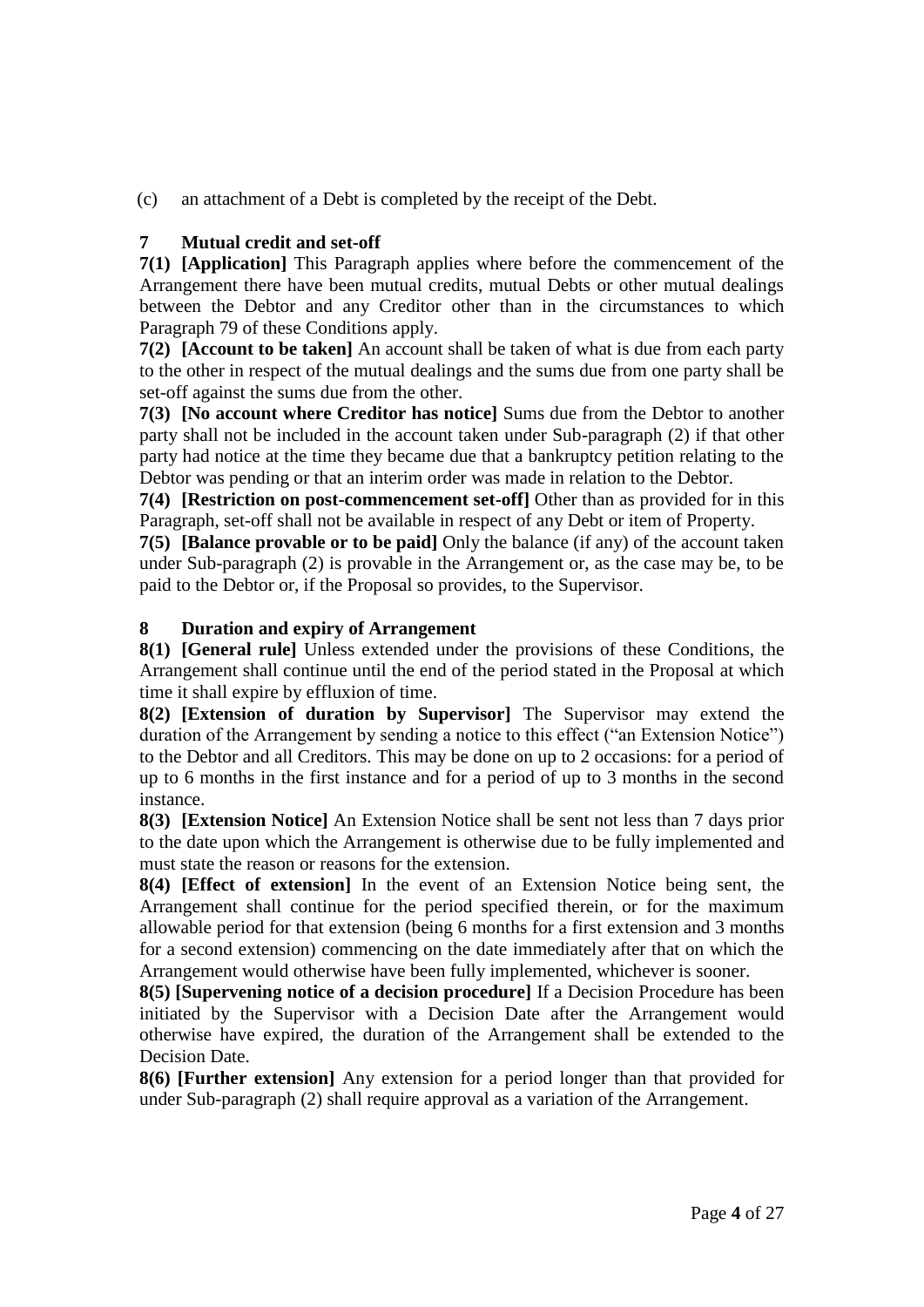# **9 Full Implementation of Arrangement**

**9(1) [Certificate of full implementation]** Upon the full implementation of the Arrangement, the Supervisor shall, if the Debtor has complied with his obligations under the Arrangement, issue a notice ("the Certificate of full implementation") stating that the arrangement has been fully implemented.

**9(2) [Effect of full implementation]** Save to the extent provided in Paragraph 4(5), upon the issue by the Supervisor of a Certificate of full implementation, the Debtor shall be released from all Debts which are subject to the Arrangement.

**9(3) [Notification of full implementation]** Copies of the Certificate of full implementation issued under this Paragraph shall be sent by the Supervisor to the Debtor, the Creditors and the Secretary of State together with the Supervisor's report under Rule 8.31 (termination or full implementation of the IVA).

# **10 Substantial Compliance**

**10(1)[Issue of notice where substantial compliance]** The Supervisor may issue a Certificate of full implementation notwithstanding that the Debtor has not complied with all of his obligations under the Arrangement provided the Debtor has:

- (a) made all the payments required under the terms of the Arrangement;
- (b) provided a full explanation of any breach of the terms of the Arrangement required by the Supervisor;
- (c) paid to the Supervisor such sum (if any) as the Supervisor shall reasonably have required to compensate the Creditors for any reduction in Dividend caused by the Debtor's breach of the terms of the Arrangement.

**10(2)[Notification to creditors]** Where the Supervisor proposes to issue a Certificate of full implementation under Sub-paragraph (1), he shall notify the Creditors and invite them to submit any comments within 21 days from the date of notification.

**10(3)[Treatment as full implementation]** If the Supervisor issues a Certificate of full implementation under Sub-paragraph (1), the Arrangement shall be treated as fully implemented for the purposes of Rule 8.31 (termination or full implementation of the IVA).

# **11 Termination of Arrangement**

**11(1)[Termination in certain circumstances]** The Arrangement shall terminate upon the earlier of:

- (a) the Supervisor issuing a Notice of Termination under Paragraph 71;
- (b) the making of a bankruptcy order against the Debtor;
- (c) the Debtor's death.

**11(2) [Notice of termination]** The Supervisor shall, on discovering the occurrence of a terminating event, but in any event not more than 28 days after such discovery, give notice of such termination and its reason to the Debtor (or, if the Debtor has died, his representative), Creditors and the Secretary of State, together with the supervisor's report under Rule 8.31 (termination or full implementation of the IVA).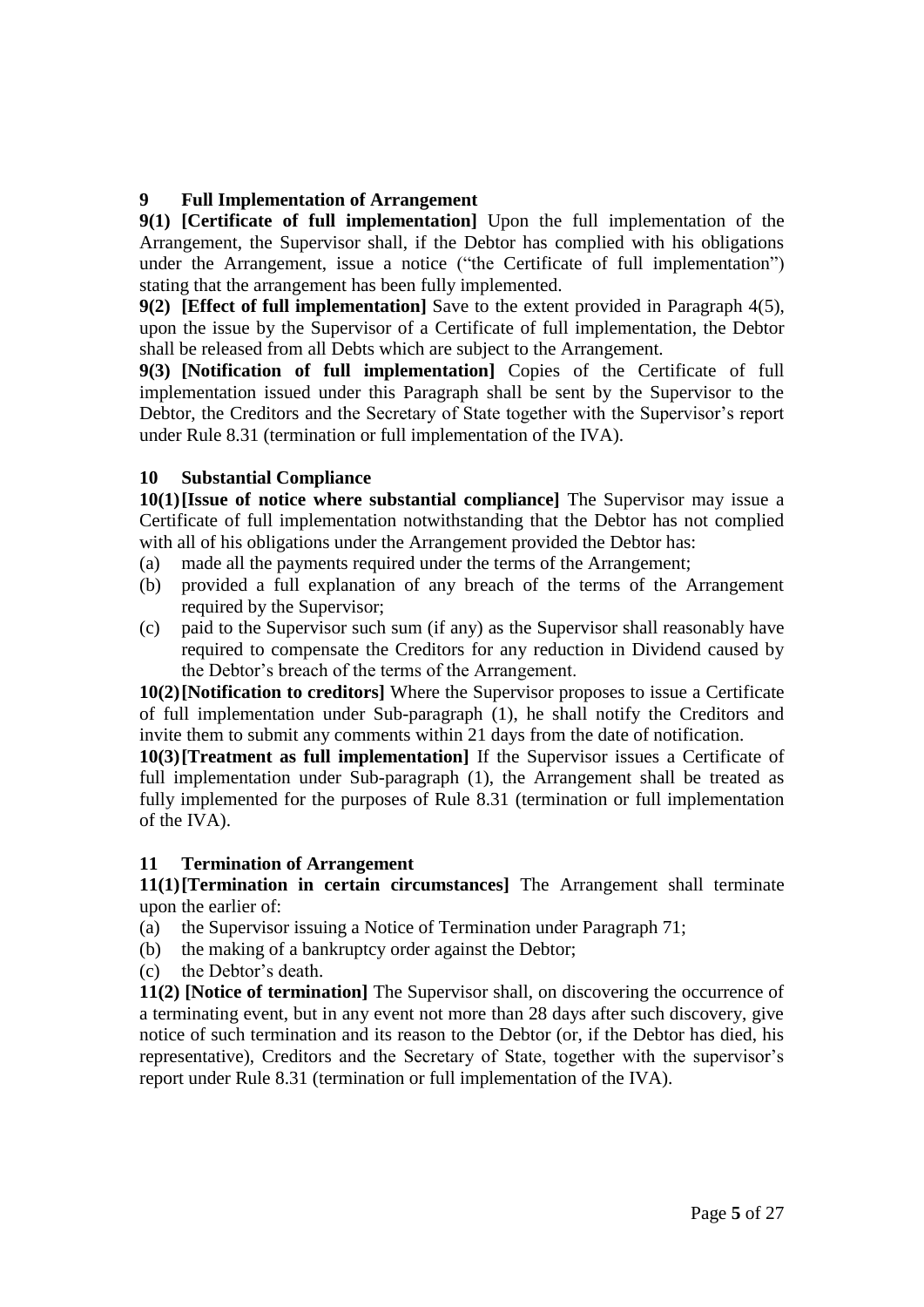# **PART III: SUPERVISOR'S FUNCTIONS, POWERS ETC**

## **12 Supervisor's functions**

**12(1)[Primary function]** The Supervisor's primary function is to supervise performance of the Debtor's obligations under the Arrangement and to administer the Arrangement.

**12(2)[Other functions]** The Supervisor shall also undertake such functions as are given to him in the Proposal, Act and Rules.

### **13 Supervisor's powers**

**13(1)**Subject to those powers more particularly given in the Arrangement, Act and Rules, the Supervisor shall have the following powers:

- (1) [*Getting in assets*] power to take possession of, collect, get in and hold any or all of the assets which, under the terms of the Arrangement, the Supervisor is to hold as trustee;
- (2) [*Realisation of assets*] power to sell or otherwise dispose of any asset referred to in Sub-paragraph (1) in such manner as may seem to the Supervisor expedient;
- (3) [*Putting funds on deposit]* power to place money coming into the Supervisor's hands during the course of the Arrangement on deposit with any established United Kingdom clearing bank or building society;
- (4) [*Appointing agents*] power to engage legal representatives, managers, agents and other persons to assist in the performance of the Supervisor's functions under the Arrangement;
- (5) [*Delegation*] power to delegate to the Supervisor's firm and any appropriate partner, employee or agent thereof any or all of the Supervisor's duties and functions under the Arrangement save those which by law the Supervisor is required to perform personally;
- (6) [*Insurance*] power to effect and maintain insurances in respect of any asset subject to the Arrangement;
- (7) [*Power to claim*] power to prove, rank, claim and draw a dividend in respect of such debts owed to the Debtor as fall within the Arrangement;
- (8) [*Power to direct Debtor*] power, in the event that the Supervisor is unable or it is impracticable to do any act or thing which the Supervisor is empowered to do himself, to direct the Debtor to do that act or thing;
- (9) [*Ancillary power*] power to do any other act or thing which is necessary or expedient for the purposes of exercising the above powers or for carrying out the Supervisor's functions under the Arrangement.

**13(2)**Where more than one person is appointed as Supervisor, any act required or authorised to be done under any enactment or otherwise may be done by all or any one or more of the persons for the time being holding office.

### **14 Supervisor's powers after expiry, full implementation or termination**

**14(1)[Exercise of powers]** The expiry, full implementation or termination of the Arrangement shall not affect the Supervisor's power to carry out such functions and to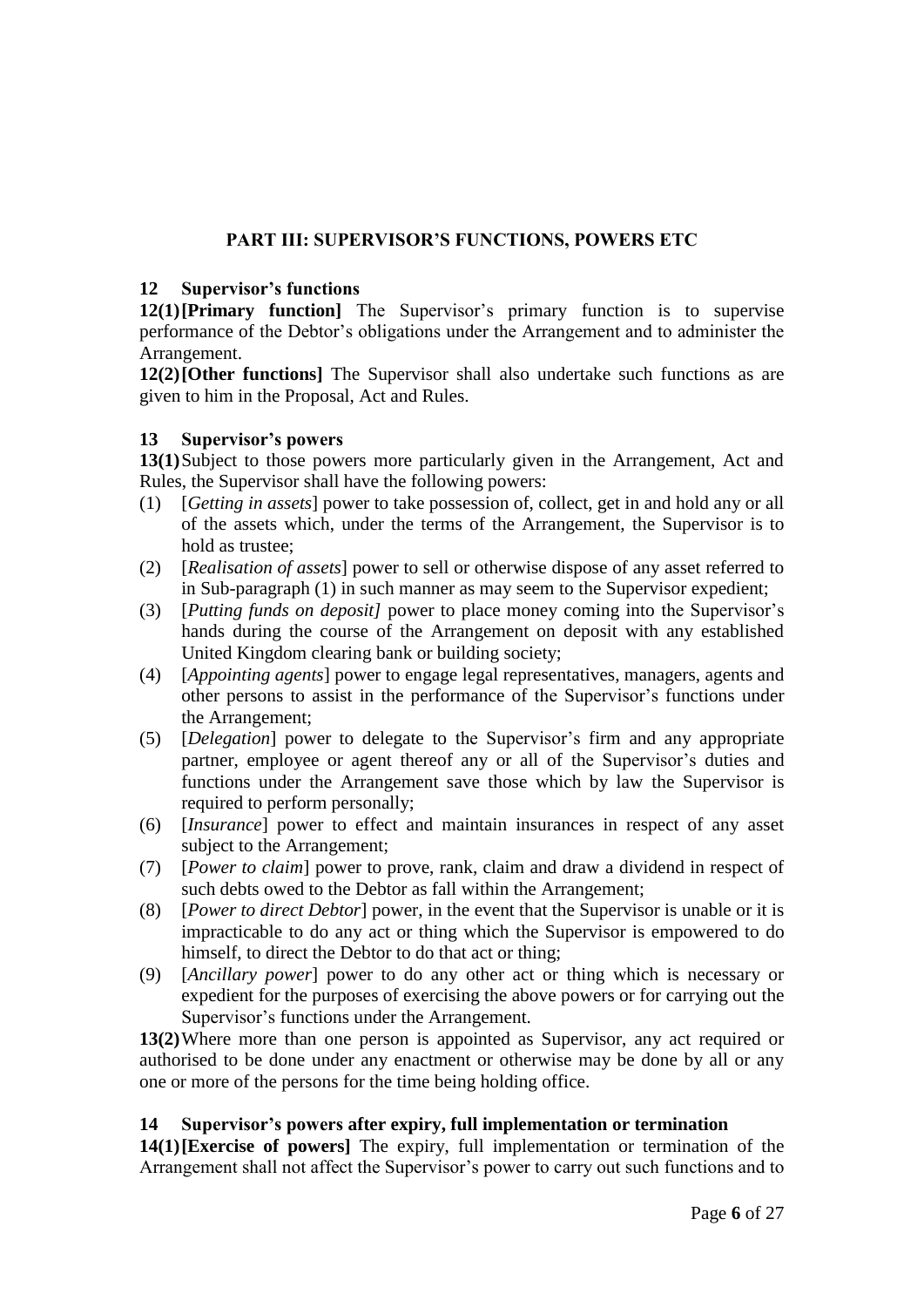exercise such powers as are necessary for the Supervisor to fully carry out the duties, obligations and responsibilities of the Supervisor under the Arrangement, Act and Rules and to resolve such matters as may have arisen during the course of the Arrangement. This includes, but is not limited to, any duties, obligations and responsibilities in respect of assets held by the Supervisor on trust.

**14(2)[Retention of funds by Supervisor]** Upon the expiry, full implementation or termination of the Arrangement, the Supervisor shall be entitled to retain, for such period as is reasonably necessary and from any funds under the Supervisor's control, such monies as the Supervisor reasonably thinks fit on account of fees, costs, charges, liabilities and expenses, and the Supervisor shall advise Creditors and the Debtor in writing of the quantum of the funds so retained and the reasons why.

# **15 Exercise of Supervisor's functions and powers**

**15(1)[Application of bankruptcy provisions]** In the event that the Arrangement does not provide guidance to the Supervisor as to what action should be taken in any given situation, the Supervisor shall apply the provisions of the Act and Rules in so far as they relate to bankruptcy with necessary modifications to refer to a voluntary arrangement.

**15(2) [Consultation of Creditors]** If the Supervisor is uncertain as to what action should be taken in any situation, or wishes to ascertain the wishes of Creditors on a matter concerning the Arrangement, the Supervisor may seek the advice and/or direction of the Creditors' Committee and/or the majority or most material of the Creditors and he may act upon such advice and/or direction.

**15(3) [Directions from the Court]** This Paragraph is without prejudice to the Supervisor's right to refer matters concerning the Arrangement to the Court for guidance and/or directions.

# **16 Restriction upon Supervisor's duty and liability**

**16(1)[Supervisor's duty]** The Supervisor shall be under no obligation to perform any act or carry out any function save for those expressly provided for in the Arrangement, the Act or Rules.

**16(2)[Supervisor's liability]** Neither the Supervisor, the Supervisor's firm or any of the Supervisor's agents or employees shall incur any personal liability in negligence or otherwise for any act or omission in connection with the Arrangement, unless such act or omission constitutes one of dishonesty or a breach of the Supervisor's obligations under the Act, Rules or the Arrangement.

# **17 Supervisor's fees, costs and expenses**

**17(1)[Amount of fees]** The Supervisor shall be entitled to charge fees for services in accordance with the time actually and reasonably expended by the Supervisor and the Supervisor's staff in carrying out the Supervisor's functions under the Arrangement by reference to the ordinary hourly rates of the Supervisor and the Supervisor's staff as shall apply from time to time.

**17(2)[Payment of fees, costs and expenses]** The fees, costs, charges and expenses of the Supervisor shall be paid out of the assets of the Arrangement from time to time as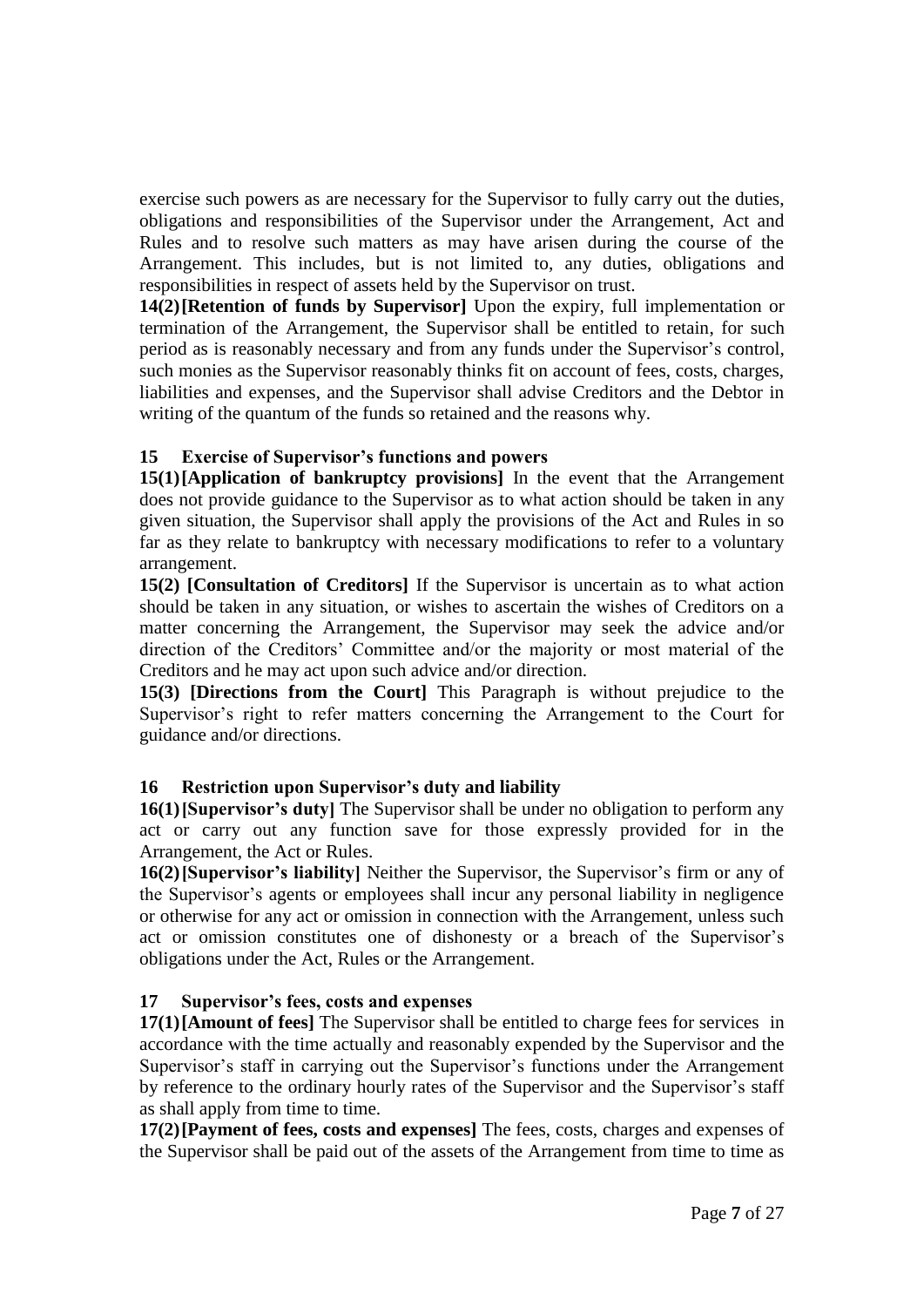the Supervisor thinks fit. The Supervisor shall provide such information to any Creditors' Committee appointed in relation to the Arrangement as is reasonably necessary to explain how the fees, costs, charges and expenses were determined or incurred, as the case may be.

**17(3)[Supervisor's right of recourse to Court]** If the Supervisor is dissatisfied with a determination of the Creditors' Committee or a decision of Creditors on a matter involving fees, costs, charges and/or expenses, the Supervisor shall have the right to refer the matter to the Court, whose decision on the matter shall bind all parties.

### **18 Supervisor's resignation**

**18(1)[Methods of resignation]** A Supervisor may resign from office with the approval of Creditors sought via a Decision Procedure, with the permission of the Court or in the circumstances set out in 18(3) below.

**18(2)[Grounds of Supervisor's resignation]** The sole Supervisor may only resign from office on one or more of the following grounds:

(a) ill health;

(b) cessation of practice as an insolvency practitioner;

(c) change of circumstances rendering it impracticable for him to continue in office.

**18(3) [More than one supervisor]** Where there is more than one supervisor in office, a supervisor may resign without seeking the approval of the creditors or permission of the court where it is considered to be impracticable or no longer necessary to have the present number of persons acting as Supervisor to the Arrangement and at least one supervisor shall remain in office notwithstanding the resignation. In these circumstances notice of the resignation of a supervisor shall be given in the next report to creditors when otherwise due.

**18(4)[Report of Supervisor's administration]** The notice to Creditors in a Decision Procedure for the purpose of receiving the resignation of a sole supervisor shall specify the grounds upon which the Supervisor wishes to resign and shall be accompanied by a report of the Supervisor's administration of the Arrangement which includes an up to date summary of his receipts and payments.

# **19 Removal of Supervisor from office**

**19(1)[Methods of removal]** The Supervisor may be removed from office by only an order of the Court, or by a decision of the Creditors requested specifically for that purpose.

**19(2)[Notice of requisitioned decision procedure]** Any notice served by a Creditor upon the Supervisor under Paragraph 61(5) (content of notice requisitioning a decision) for the purpose of initiating a decision of Creditors to remove the Supervisor from office must set out the grounds upon which removal is sought.

**19(3)[Report of Supervisor's administration]** The notice sent out by the Supervisor to Creditors convening such a decision procedure shall specify the grounds upon which removal is sought and shall be accompanied by a report of the Supervisor's administration of the Arrangement including an up to date summary of receipts and payments.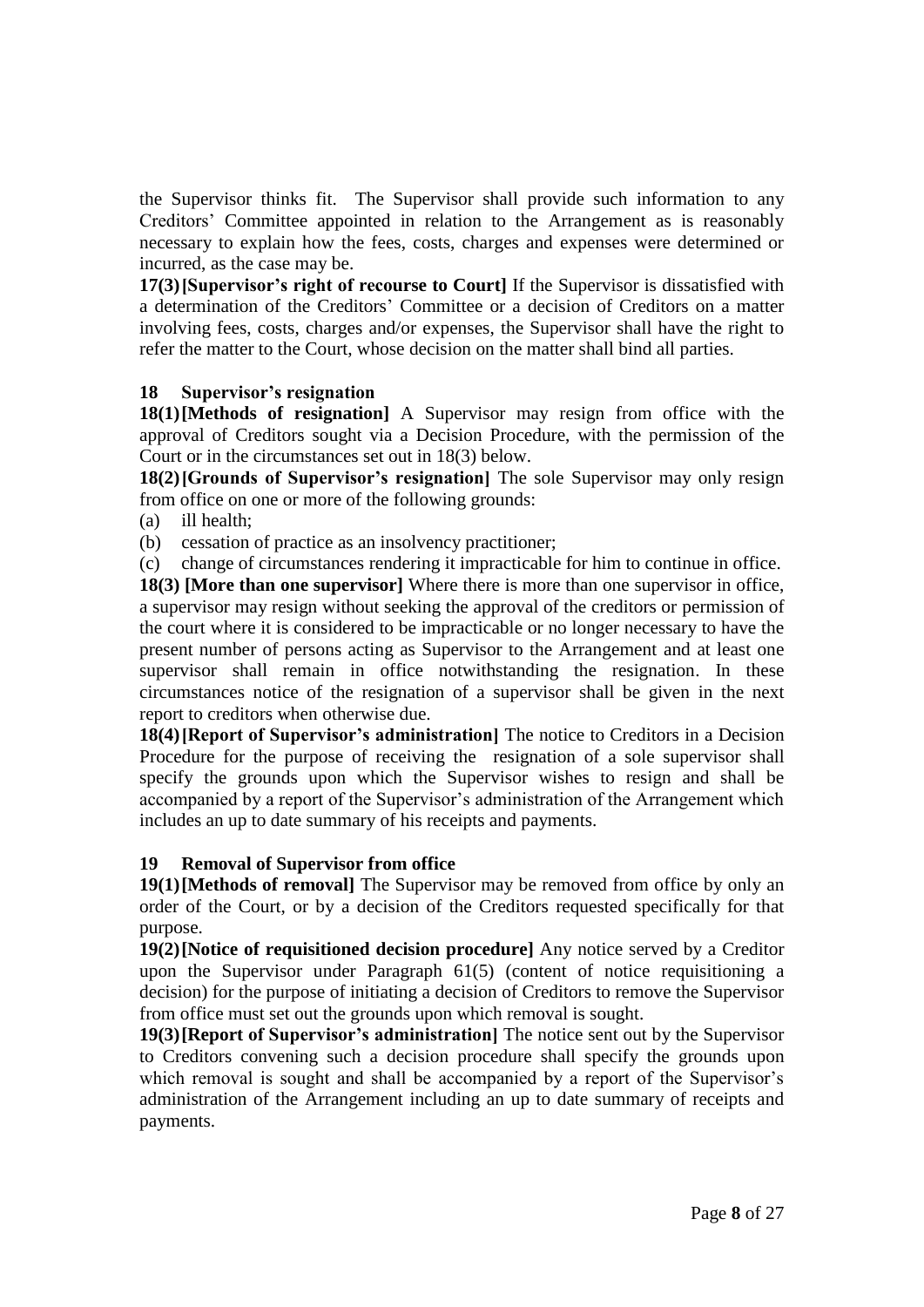## **20 Vacation of Office by Supervisor**

**20(1)[Resignation/removal of Supervisor where more than one acting]** If the Creditors resolve to remove a Supervisor from office, or a joint supervisor resigns, and there will be another person in the office of Supervisor for the time being, the Supervisor who is resigning or being removed shall vacate office immediately.

**20(2)[Resignation/removal of Supervisor where no other acting]** If the Creditors resolve to accept a Supervisor's resignation or to remove a Supervisor from office, and there is no other person in the office of Supervisor for the time being, that resignation and/or removal shall not take effect and the Supervisor shall not vacate office unless and until the Creditors, by a Decision Procedure or the Court, appoints a replacement Supervisor.

**20(3)[Loss of qualification]** The Supervisor shall vacate office immediately if the Supervisor ceases to be a person who is for the time being qualified to act.

**20(4)[Notice of vacation of office]** A Supervisor who, for any reason other than as set out in paragraph 18(3), vacates office shall forthwith give notice of that fact to the Debtor, the Creditors and the Secretary of State.

**20(5)[Duties of Supervisor upon vacation of office]** A Supervisor who, for any reason, vacates office shall, as soon as practicable, deliver up to any successor all books, records and papers relating to the Arrangement and the Supervisor's administration thereof together with all assets of which the Supervisor is a trustee under the terms of the Arrangement.

**20(6)[Continuing duty of former Supervisor]** Former Supervisors shall be obliged to give such assistance to the Supervisor of the Arrangement from time to time as may be reasonably required for ascertaining what transpired during the tenure of office by the former Supervisor.

### **21 Vacancy in the office of Supervisor**

**21(1)[Decision of Creditors to fill vacancy]** If, for any reason, there is a vacancy in the office of Supervisor, that vacancy may be filled by the Creditors by way of a Decision Procedure, or by the Court.

**21(2)[Seeking appointment where no Supervisor acting]** If no Supervisor is in office, the Debtor, any Creditor, any person who was in partnership with the Supervisor immediately before the vacancy occurred, the former Supervisor's authorising body, or any other interested party may convene a Decision Procedure to fill the vacancy.

**21(3)[Chair where no Supervisor acting]** In the event that a meeting of Creditors is called when no Supervisor is in office, the convenor shall act as chair of the meeting.

### **22 Release of Supervisor**

**22(1)** Upon the termination or full implementation of the Arrangement and the Supervisor having dealt with the assets in his possession in accordance with the terms of the Arrangement, the Supervisor shall be released from any further obligations or liability in respect of the Arrangement or any trusts created thereby.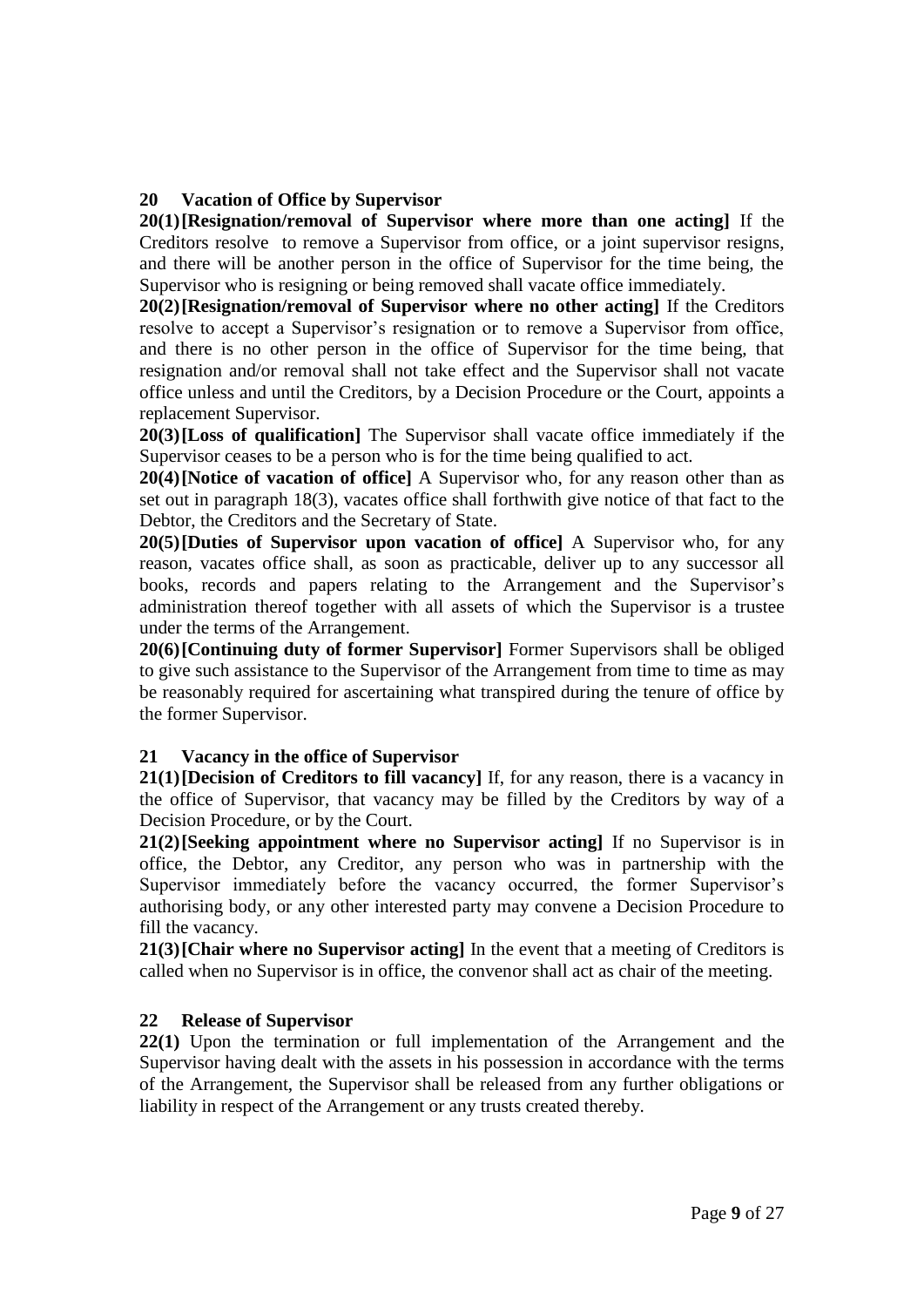# **PART IV: DEBTOR'S WARRANTY, DUTIES & OBLIGATIONS**

## **23 Debtor's warranty**

**23(1)[Disclosure in Proposal]** The Debtor warrants that the Proposal discloses full and complete particulars of all matters required under the Act and Rules including (without prejudice to the generality of the foregoing) particulars of all of the Debtor's assets, debts and liabilities, whether actual, contingent or prospective.

**23(2)[Accuracy of Proposal]** The Debtor warrants that the contents of the Proposal are true and accurate in all material respects as at the date of the commencement of the Arrangement, subject only to those qualifications that may be disclosed by the Debtor to the Creditors considering the approval of the Arrangement and recorded by the Supervisor in his report under Rule 8.24 (report of the creditors' consideration of a proposal).

**23(3)[Disclosure of third party information]** The Debtor authorises any Creditor to disclose to the Supervisor such information relating to the Debtor and the Debtor's dealings or property as may reasonably be required to assist in the implementation of the Arrangement.

# **24 Debtor's duties in relation to the Supervisor**

**24(1)[Duty to co-operate with Supervisor]** The Debtor undertakes and agrees to:

- (a) give to the Supervisor such information as to the Debtor's assets, liabilities and other affairs;
- (b) attend on the Supervisor and the Supervisor's agents, representatives or nominees at such times; and
- (c) do all such other things;

as the Supervisor shall reasonably require for the purpose of carrying out the Supervisor's functions and duties under the Arrangement, including as trustee and/or following the expiry, full implementation or termination of the Arrangement.

**24(2)[Duty to submit accounts**] The Debtor undertakes and agrees to furnish the Supervisor with accounts relating to the Debtor's affairs of such nature, as at such date and for such period as the Supervisor may reasonably require.

**24(3)[Notice of after-acquired assets and increased income]** Where at any time during the subsistence of the Arrangement any After-Acquired Assets of a description falling within Paragraph 28 are acquired by or devolve upon the Debtor, or there is an increase in the Debtor's income if the Debtor is under an obligation to make contributions out of income, the Debtor shall forthwith give the Supervisor notice of the property or, as the case may be, of the increase.

# **25 Further Documents**

**25** Without prejudice to the generality of the Debtor's other duties under the Arrangement, the Debtor shall, at the request of the Supervisor, execute such Mortgages, Charges, Deeds, Transfers, Trusts, Powers of Attorney or other documents as may reasonably be required by the Supervisor for the protection and/or realisation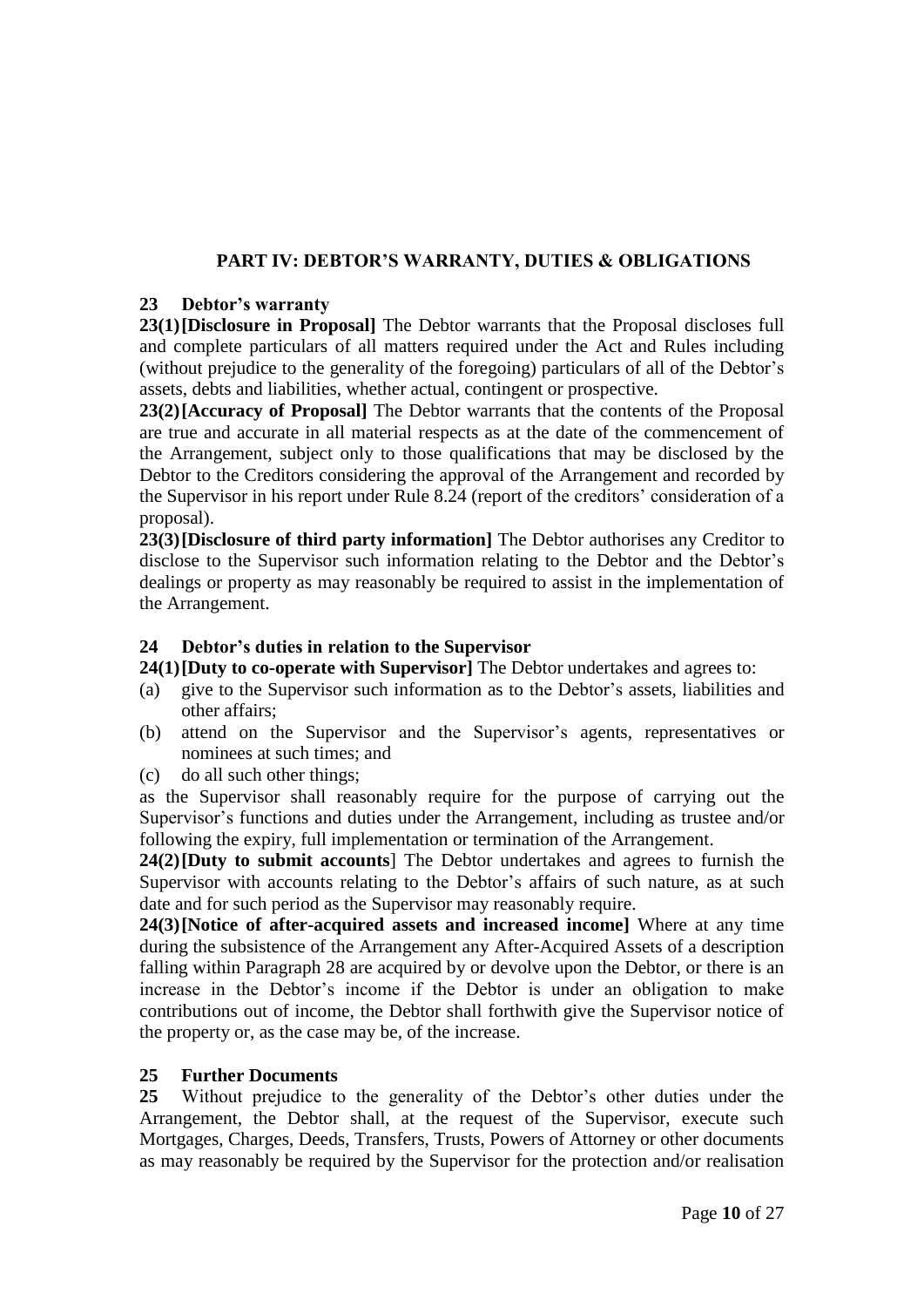of assets, to secure the Debtor's compliance with the Debtor's obligations under the Arrangement, or otherwise to facilitate the implementation of the Arrangement.

## **26 Debtor's acknowledgement**

**26(1)[Agreement to be bound]** The Debtor undertakes to carry out the obligations imposed upon the Debtor under the Arrangement in full and at the times provided for. **26(2)[Consequences of breach]** The Debtor acknowledges that the likely consequence of failure to comply with the Debtor's obligations hereunder in full and at the times provided for is that the Arrangement will fail and the Debtor will be adjudged bankrupt on a petition presented by the Supervisor.

**26(3)[Section 262A]** The Debtor acknowledges that the Debtor commits an offence if any false representation is made or any other fraud is committed for the purpose of obtaining the approval of Creditors to the Arrangement.

# **PART V: ARRANGEMENT ASSETS**

### **27 Arrangement assets**

**27** Property other than Excluded Assets belonging to or vested in the Debtor at the date of commencement of the Arrangement which would form part of the Debtor's estate in a bankruptcy shall be subject to the Arrangement and be an asset thereof.

# **28 After-acquired assets**

**28(1) [After-acquired property subject to Arrangement]** The Supervisor may claim as an asset of the Arrangement any Property acquired by the Debtor between the commencement date of the Arrangement and the date of its full implementation and/or termination which would have been an asset of the Arrangement if it had belonged to or was vested in the Debtor at the date of commencement of the Arrangement ("After-Acquired Assets"). Any such asset shall be subject to the Arrangement and be an asset thereof.

**28(2) [Proviso for excess assets]** After-Acquired Assets shall only be sold or realised to the extent necessary to repay the Creditors in full together with interest, if any, to which Creditors are entitled pursuant to the Arrangement.

# **29 Trust of Arrangement assets**

**29(1)**[**Assets in the possession of the Debtor]** Property constituting an asset of the Arrangement in the possession, custody or control of the Debtor shall be held by the Debtor upon trust for the purposes of the Arrangement during the Trust Realisation Period in accordance with the Arrangement.

**29(2)[Assets in the possession of the Supervisor]** Property constituting an asset of the Arrangement in the possession, custody or control of the Supervisor shall be held by the Supervisor upon trust for the purposes of the Arrangement.

**29(3) [Actions during the Trust Realisation Period]** The Supervisor will get in and realise assets which are subject to the trust and which are capable of being realised during the Trust Realisation Period.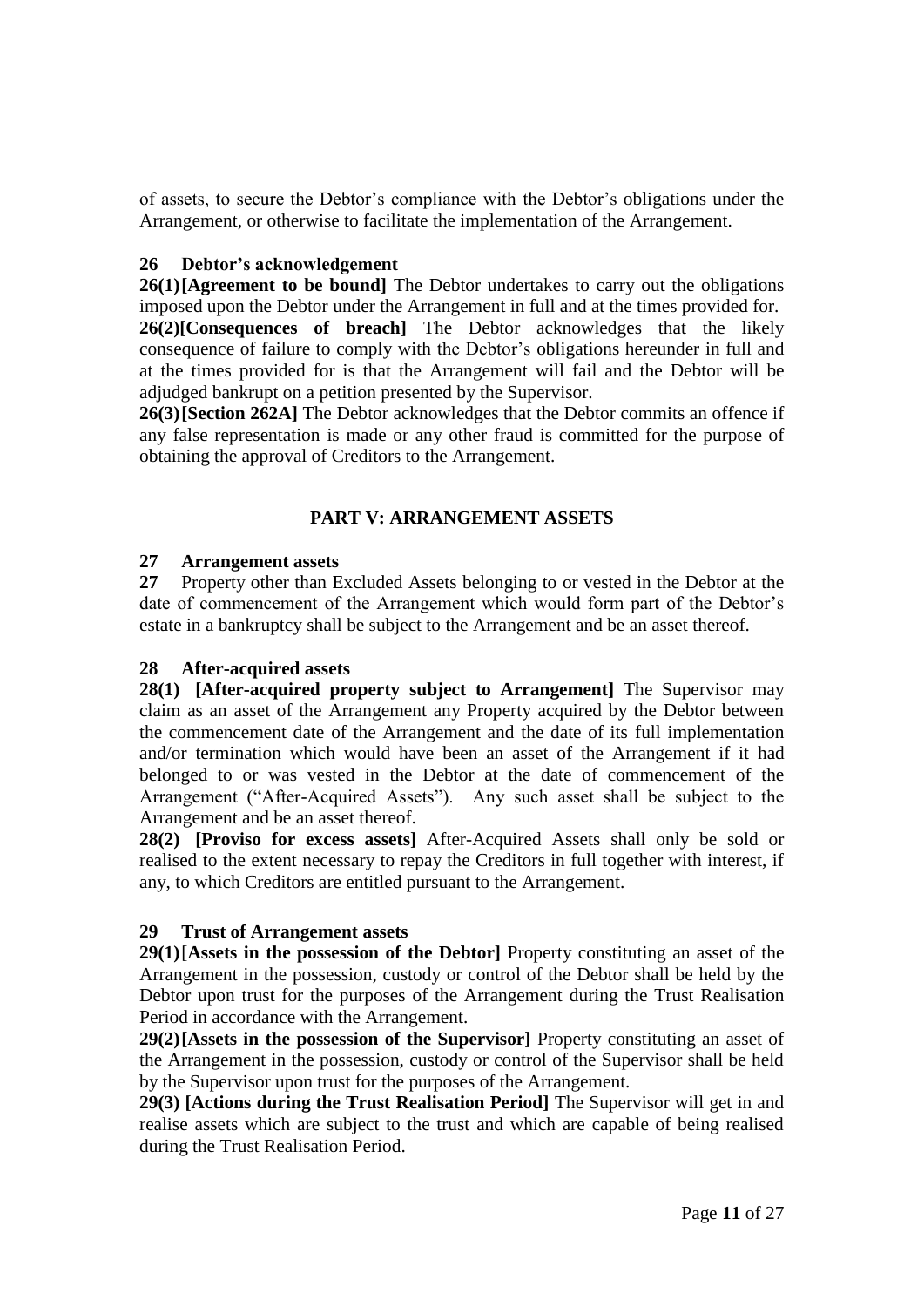**29(4)[Effect of expiry or termination]** The trusts referred to in Sub-paragraphs (1) and (2) shall not come to an end upon expiry or termination of the Arrangement but such assets as are contained within the trust shall be dealt with in accordance with Paragraph 29(3) above. At the expiry of the Trust Realisation Period, the trust shall come to an end.

**29(5) [Effect of full implementation]** Upon the issuing of a Certificate of full implementation under Paragraph 9, the trusts referred to in Sub-paragraphs (1) and (2) shall not come to an end but such assets as are contained within the trust shall be dealt with in accordance with Paragraph 29(3). At expiry of the Trust Realisation Period, the trust shall come to an end.

**29(6) [Effect of bankruptcy]** In the event that a Bankruptcy Order is made against the Debtor, any assets got in and realised by the Supervisor prior to the making of that Order shall be applied and distributed in accordance with the terms of the Arrangement and the trust shall terminate solely in respect of assets of the Debtor not yet realised.

### **30 Restriction on dispositions**

**30(1)**The Debtor shall not sell, charge or otherwise dispose of any interest in any asset subject to the Arrangement without the Supervisor's written consent, such consent ought not to be unreasonably refused.

**30(2)**The Debtor hereby consents, agrees to procure that any co-owner also consents, and hereby requests the Chief Land Registrar to register a restriction on the Proprietorship Register of any registered land which is subject to the Arrangement in the following form: "No disposition of the registered estate by the proprietor of the registered estate or by the proprietor of any registered charge is to be registered without a written consent signed by [*name of Supervisor*] of [*address*] (or his conveyancer)."

### **PART VI: PROOFS OF DEBT**

### **31 Notice to submit Proofs**

**31** As soon as practicable after the commencement of the Arrangement, and provided no application under Section 262 of the Act (challenge of creditors' decision) or an appeal under Rule 15.35 (appeals against decisions) is pending, the Supervisor shall send a notice ("a Notice to Submit Proofs") to every Creditor and other person to whom the Debtor may be indebted of whom the Supervisor has notice requiring them to provide such details of their Debts as the Supervisor thinks fit.

### **32 Submission of Proofs**

**32** Creditors shall submit their Proofs in writing to the Supervisor in the form, if any, required by the Supervisor, or one which is substantially similar.

# **33 Withdrawal and variation of Proofs**

**33(1) [Withdrawal by written notice]** A Creditor may withdraw a Proof at any time by delivering a written notice to the Supervisor.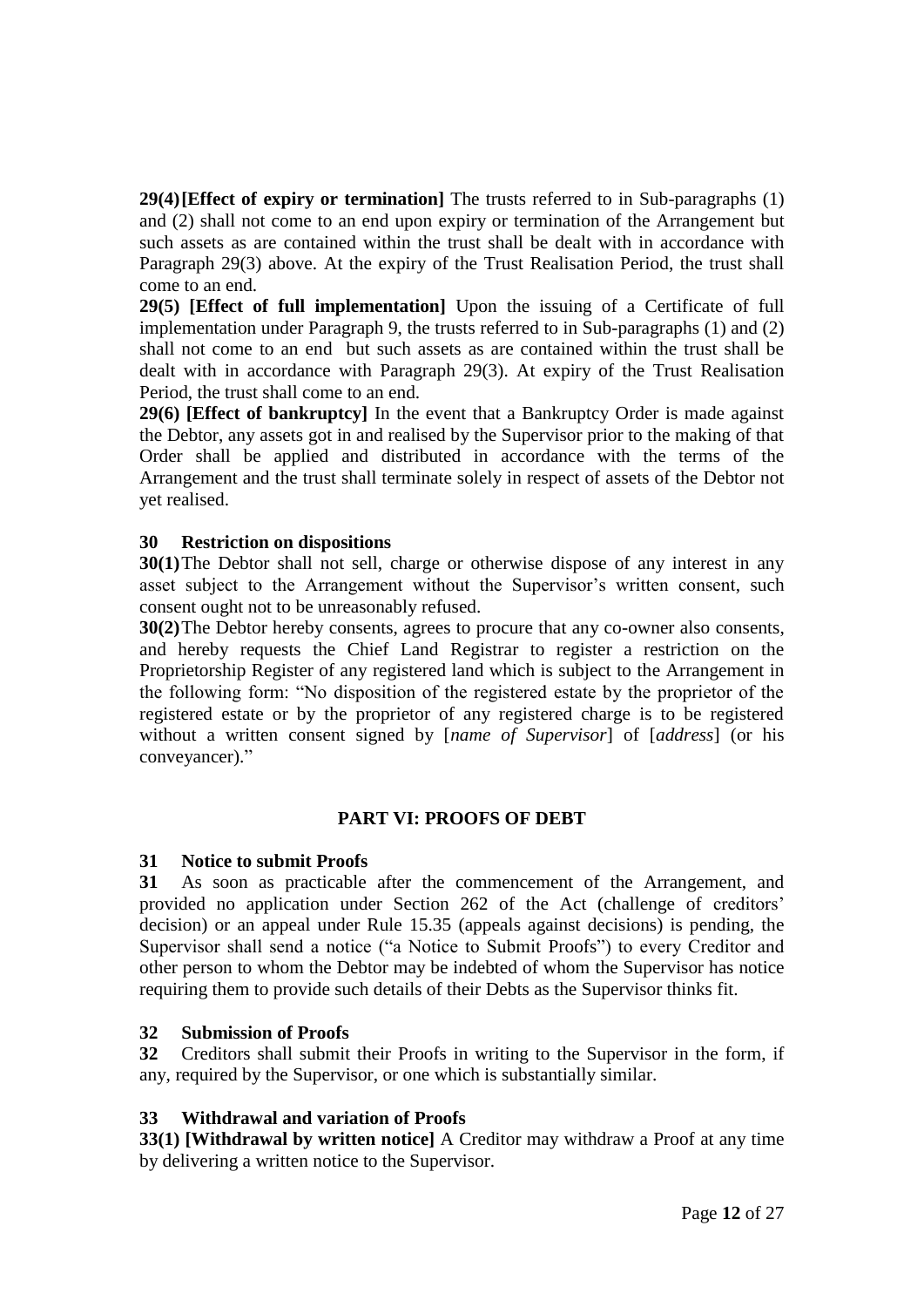**33(2) [Variation of amount by agreement]** The amount claimed by a Creditor's Proof may be varied at any time by agreement between the Creditor and the Supervisor.

## **34 Production of documents**

**34** The Supervisor may call for any document or other evidence to be produced for the purpose of substantiating the whole or any part of the Proof.

### **35 Witness statement substantiating Proof**

**35** The Supervisor may require a Proof to be verified by witness statement with a statement of truth.

### **36 Supervisor to allow inspection of Proofs**

**36** The Supervisor shall, so long as Proofs are in the Supervisor's possession, allow them to be inspected, at all reasonable times on any business day, by:

- (a) any Creditor who has delivered a Proof (unless the Proof has been wholly rejected for the purposes of Dividend, or otherwise); and
- (b) a person acting on behalf of any such Creditor.

### **37 Admission and rejection of Proofs for Dividend**

**37(1)[Admission]** The Supervisor may admit or reject a Proof for Dividend in whole or in part.

**37(2)[Rejection]** If the Supervisor rejects a Proof in whole or in part, the Supervisor must deliver to the Creditor a written statement of reasons for so doing, as soon as reasonably practicable.

# **38 Appeal against decision on Proof**

**38(1)[Application by Creditor]** If a Creditor is dissatisfied with the Supervisor's decision with respect to the Creditor's own Proof (including a decision whether the Debt is preferential), the Creditor may apply to the Court, within 21 days (or such longer period as the Court shall, in the special circumstances, allow) of receiving the statement sent under Paragraph 37(2), for the decision to be reversed or varied.

**38(2)[Application by other parties]** The Debtor or any other Creditor may, if dissatisfied with the Supervisor's decision admitting or rejecting the whole or any part of a Proof or agreeing to revalue a Creditor's security, make such an application within 21 days (or such longer period as the Court shall, in the special circumstances, allow) of becoming aware of the Supervisor's decision.

**38(3)[Costs of appeal]** The Supervisor is not personally liable for the costs incurred by any person in respect of an appeal under this Paragraph unless the Court so orders.

### **39 Debts of uncertain and small value**

**39(1)**[Estimation of Debt or liability] The Supervisor shall estimate the value of any Debt which, by reason of its being subject to a contingency or for any other reason, does not bear a certain value.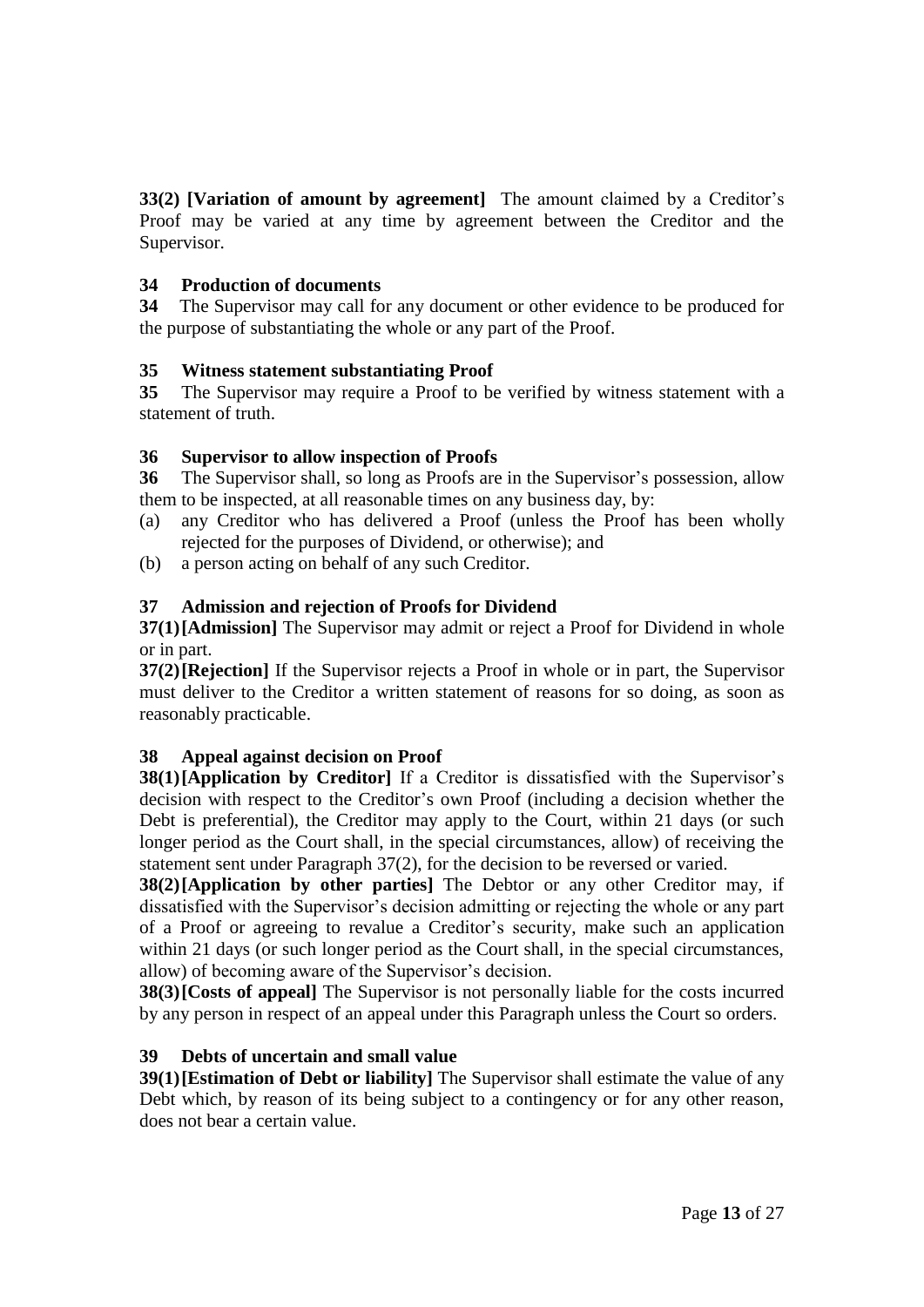**39(2)[Notification to Creditor]** The Supervisor shall notify the Creditor in writing of any such estimate. If the Creditor is dissatisfied with the Supervisor's decision the Creditor may exercise the right of appeal under paragraph 38.

**39(3)[Claim of Debts of uncertain value]** Where the value of any Debt is estimated by the Supervisor under Sub-paragraph (1), the amount provable in the Arrangement shall be the amount of the estimate.

**39(4) [Small Debts]** Any Creditor whose Debt does not exceed £1,000 need not (unless so required by the Supervisor) submit a Proof to the Supervisor and the Supervisor may admit such Debt and pay a Dividend accordingly.

### **40 Secured Creditors**

**40(1)[Proving for balance of Debt]** A Secured Creditor may submit a Proof for the balance of Debt (if any) after deducting the value of that Creditor's Security.

**40(2)[Voluntary surrender of Security]** If a Secured Creditor voluntarily surrenders his Security for the general benefit of the Creditors, that Creditor may submit a Proof for the whole Debt as if it were unsecured.

**40(3)[Altering value of Security]** A Secured Creditor may, with the agreement of the Supervisor or the permission of the Court, at any time alter the value put upon that Creditor's Security in a Proof.

**40(4)[Test of Security's value]** If the Supervisor is dissatisfied with the value which a Secured Creditor puts on a Security in the Creditor's Proof, the Supervisor may require any property comprised in the Security to be professionally valued by a person agreed as between the Creditor and the Supervisor, or in default of such agreement by the Court.

**40(5)[Professional valuation treated as amended valuation]** Where a professional valuation has been carried out under the previous Sub-paragraph, that valuation shall be treated as an amended valuation of the Creditor.

**40(6)[Realisation of Security]** If a Creditor who has valued Security subsequently realises it:

- (a) the Creditor shall forthwith notify the Supervisor and shall give the Supervisor such information relating thereto as the Supervisor may reasonably require;
- (b) the net amount realised shall be substituted for the value previously put by the Creditor on the Security, and
- (c) that amount shall be treated in all respects as the Creditor's amended valuation.

# **41 Foreign currency Debts**

**41 [Conversion into sterling]** For the purpose of proving for a Debt incurred or payable in a currency other than sterling, the amount of the Debt shall be converted into sterling at a single rate for each currency determined by the Supervisor by reference to the exchange rate prevailing at the date of commencement of the Arrangement.

# **42 Interest on Debts**

**42** Where a Debt bears interest, that interest is provable as part of the Debt except in so far as it is payable in respect of any period after the commencement of the Arrangement.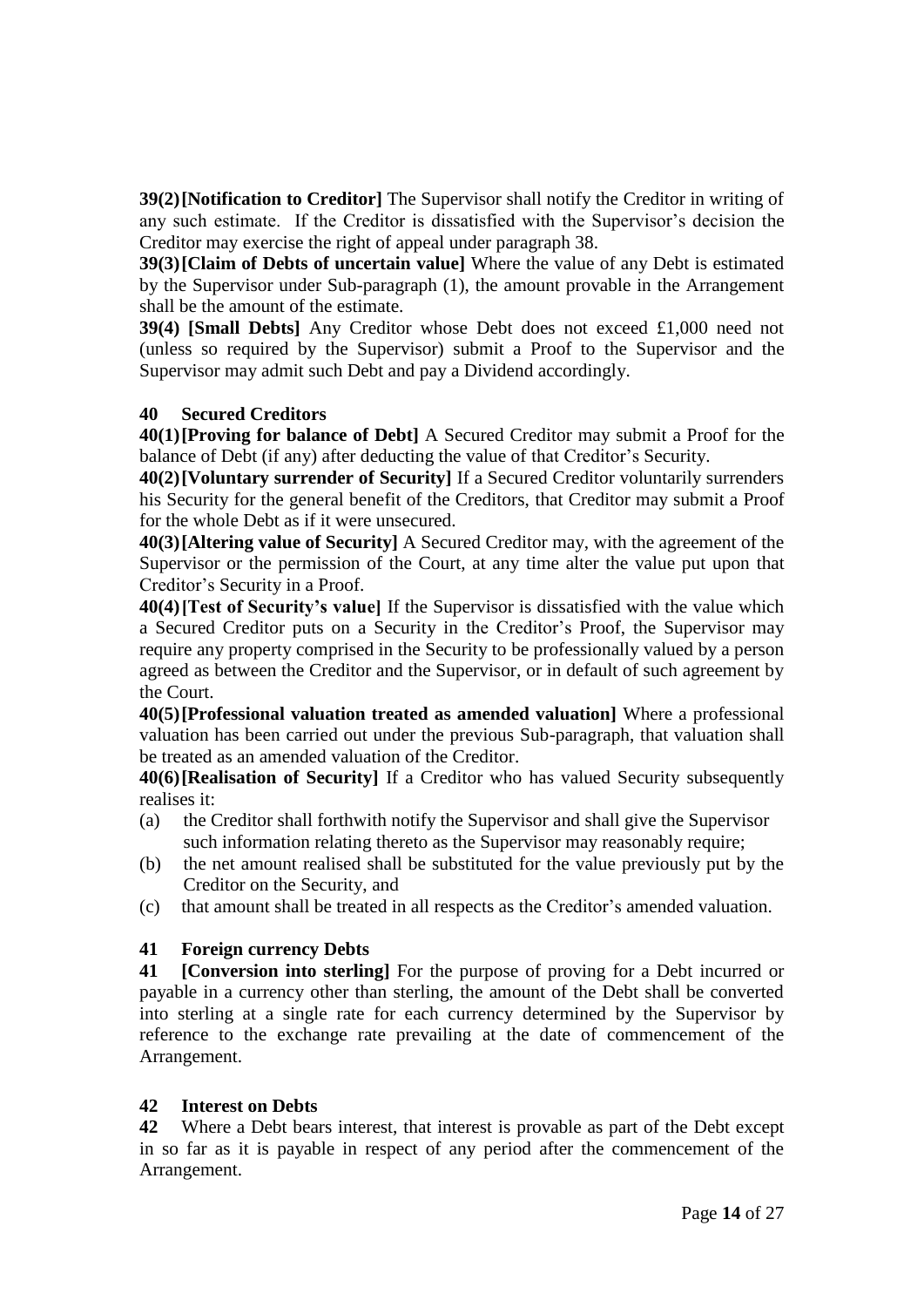# **43 Cost of submitting proofs**

**43(1)[Creditor bears cost of submitting Proof]** Every Creditor bears the cost of submitting that Creditor's own Proof, including costs incurred in providing any document or evidence to the Supervisor.

**43(2)[Supervisor's costs]** Costs incurred by the Supervisor in estimating the value of a Debt of uncertain value shall be an expense of the Arrangement.

# **PART VII CREDITORS WHO DO NOT HAVE NOTICE**

# **44 Proof arising where funds available**

**44** If, at the time the Proof is notified to the Supervisor, the Arrangement is continuing and the Supervisor is holding sufficient funds to pay a Dividend to such Creditor or Creditors, then the Supervisor will (subject to agreement of the Proof) forthwith pay to the Creditor a Dividend of an amount which is on the same basis as the Dividends already paid. Such payments will be made before any further payments to any other Creditors and will be paid so as to bring about an equalisation in Dividends between Creditors who fall within section 260(2)(b)(i) on the one hand and section  $260(2)(b)(ii)$  on the other hand.

# **45 Proof arising where no funds available**

**45** If a Proof is notified to the Supervisor at a time when the Supervisor is holding no funds available for payment of a Dividend, then as and when any funds are received the Supervisor will (subject to agreement of the Proof) out of such funds first make such payment to such Creditors so as to bring about an equalisation as aforesaid.

# **46 Effect of Proof on Debtor**

**46(1)[Proof not to constitute default]** The notification to the Supervisor of any such Proof shall not constitute an act of default unless the failure to give notice to such Creditor was a deliberate act on the part of the Debtor.

**46(2)[Obligation to provide further funds]** Unless the Proposal otherwise provides, there shall be no obligation upon the Debtor to pay to the Supervisor any further sums of money or make any further assets available (other than already provided for in the Proposal) so as to meet the Proof falling to be dealt with under Rule  $8.3(v)$  unless the Proposal as agreed provides for a minimum Dividend to be paid to Creditors.

# **47 Notification of Proof to Creditors**

**47** On receipt of any such Proof, the Supervisor will notify all Creditors bound of such receipt, the name of the Creditor, the amount of the Proof and will provide such other information as may be relevant, including particulars as to the Debtor's explanation why the Creditor was not given notice and the impact which such Proof is likely to have on the outcome of the Arrangement. Such notification may, if the Supervisor considers it appropriate, be included in the progress report to Creditors, provided that such report is due to be circulated within a period of three months from the date on which the Proof is notified. Where, in the opinion of the Supervisor, the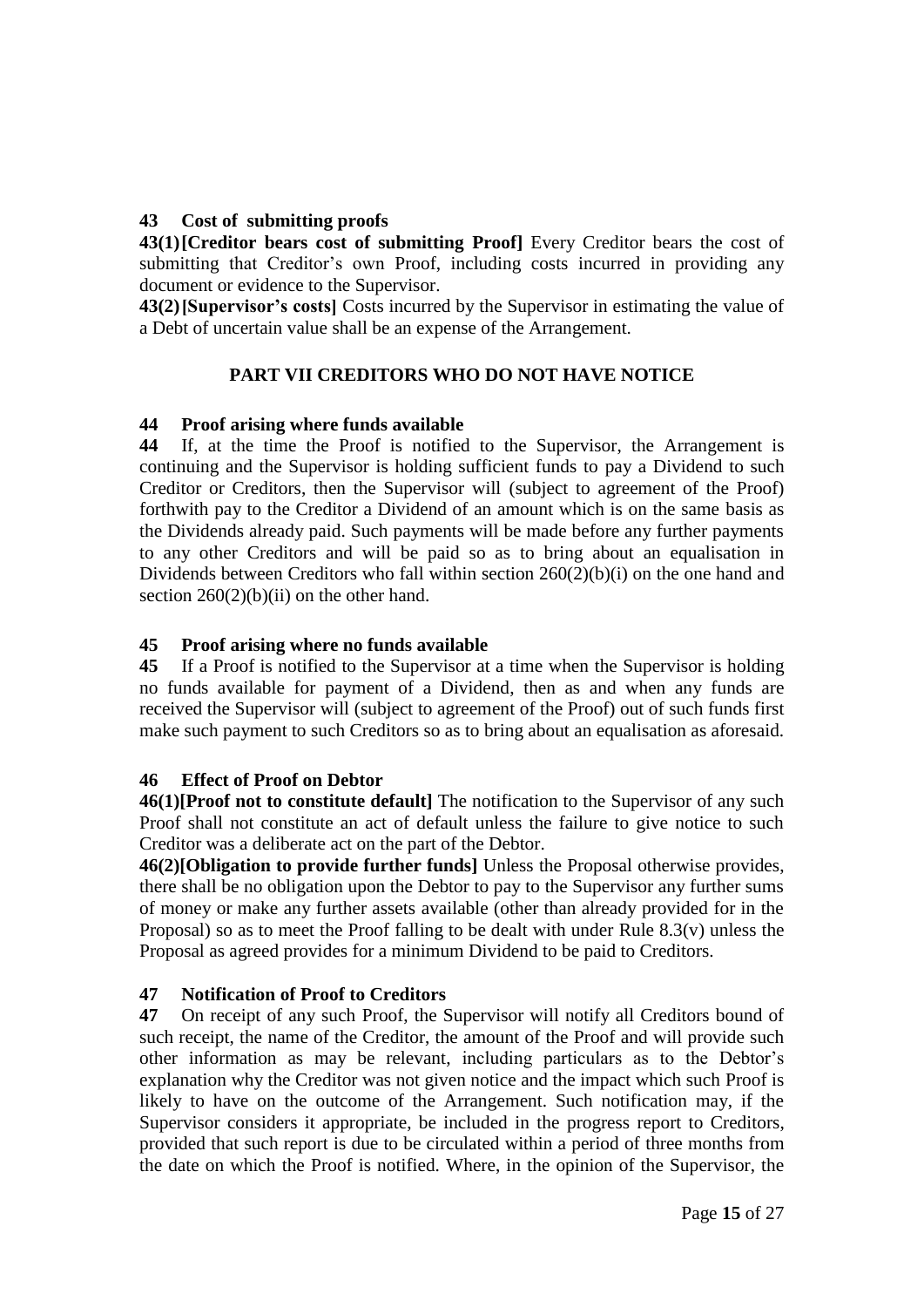Proof, whether taken alone or in conjunction with other such Proofs, will not materially reduce the amount of the estimated Dividend, the Supervisor may defer notification and include it in the next progress report.

## **48 Proof arising after Arrangement ceases to have effect**

**48** If the Proof is notified to the Supervisor after the date on which the Arrangement ceases to have effect, then the Creditor shall be entitled to rely upon section 260(2A) of the Act and shall be entitled to recover from the Debtor such sum as the Creditor would have received had the Proof been notified to the Supervisor prior to the date on which the Arrangement ceased to have effect and the Supervisor had been able to include the Proof in the Arrangement for the purpose of payment of Dividends or distributions. The Supervisor shall be under no obligation to agree any such Proof, or take any action in respect thereof, other than to furnish the Creditor who relies on section 260(2A) with a certificate as to the Dividend or distribution the Creditor would have received had the Proof been included in the Arrangement for Dividend or distribution purposes and on the assumption that the Proof would have been agreed in the sum claimed.

### **PART VIII: PAYMENT OF DIVIDENDS**

### **49 Distribution by Dividend**

**49(1) [Duty to declare and distribute Dividends]** At the time or times specified in the Proposal or, if none, whenever the Supervisor has sufficient funds in hand for the purpose, the Supervisor shall, subject to the retention of such sums as may be necessary for payment of the expenses of the Arrangement, declare and distribute Dividends among the Creditors in respect of the Debts which they have proved.

**49(2) [Calculation and distribution of Dividend]** In the calculation and distribution of a Dividend the Supervisor shall make provision:

- (a) for any Debts which are the subject of Proofs which have not yet been determined; and
- (b) for any disputed Debts.

# **50 Notice of intended Dividend**

**50(1) [Notice to Creditors who have not proved]** No more than three months before declaring a Dividend to non-preferential Creditors, the Supervisor shall give notice of his intention to do so to all such Creditors whose addresses are known to him and who have not proved.

**50(2) [Last date for submitting proofs]** Any notice sent out to Creditors under Sub-paragraph (1) shall specify a date ("the Last Date for Submitting Proofs") up to which a Proof may be delivered. The Last Date for Submitting Proofs shall be the same for all Creditors and not less than 21 days from the date of the notice.

### **51 Notice of declaration**

**51(1)[Notice to Creditors who have proved]** The Supervisor shall give notice of the Dividend to all Creditors who have proved for their Debts.

**51(2)[Particulars in notice]** The notice shall include the following particulars: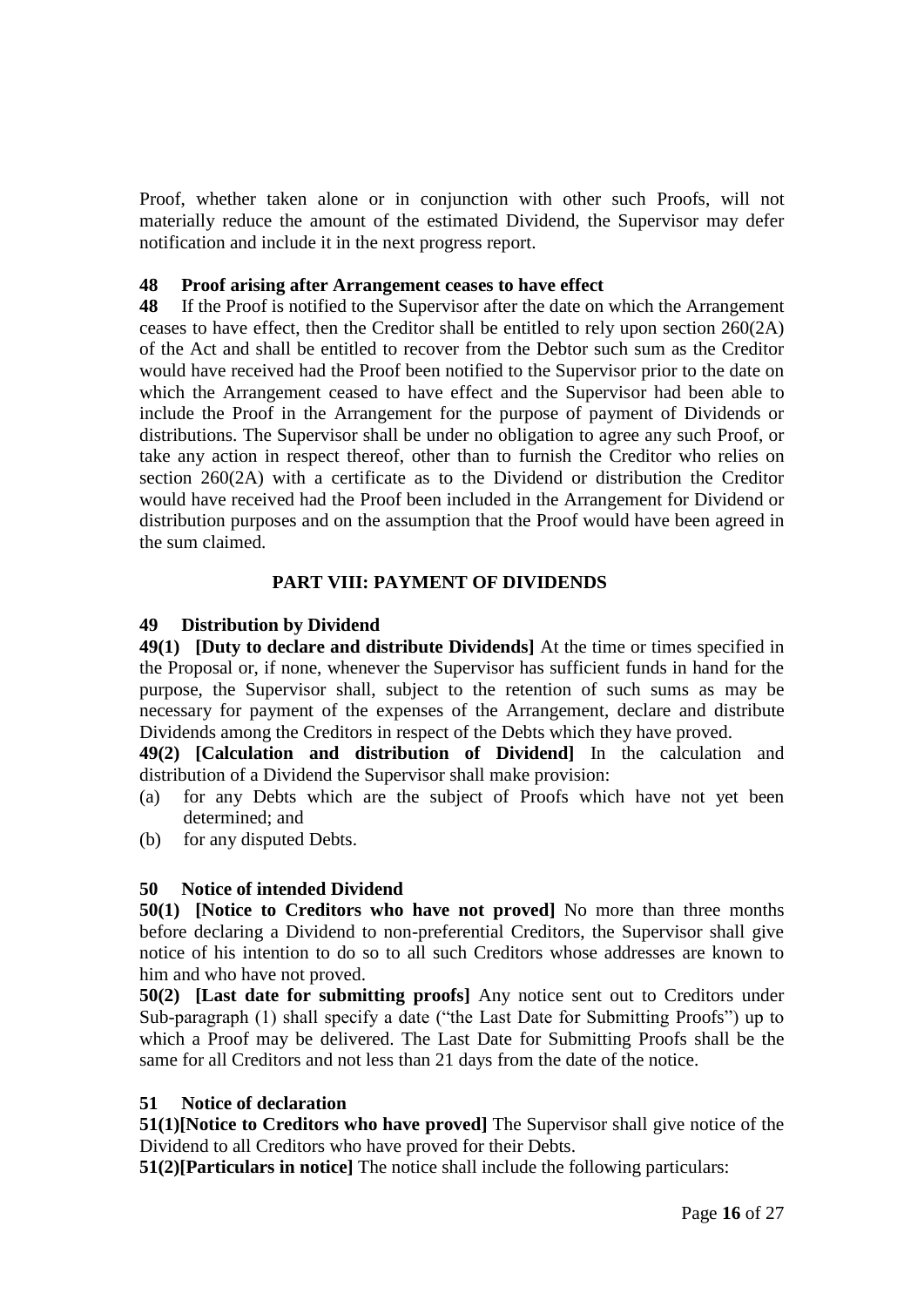- (a) amounts realised from the sale of assets subject to the Arrangement, indicating (so far as practicable) amounts realised by the sale of particular assets and/or amounts paid by the Debtor to the Supervisor under the Arrangement;
- (b) payments made by the Supervisor during the course of the Arrangement;
- (c) provision (if any) made for unsettled claims and funds (if any) retained for particular purposes;
- (d) the total amount to be distributed and the rate of Dividend;
- (e) whether, and if so when, any further Dividend is expected to be declared.

**51(3)[Simultaneous distribution]** The Dividend may be distributed simultaneously with the notice declaring it.

**51(4)[Method of payment]** Payment of Dividend may be made by post, or arrangements may be made with any Creditor for it to be paid in another way, or held for collection.

**51(5)[Endorsement in negotiable instrument]** Where a Dividend is paid on a bill of exchange or other negotiable instrument, the amount of the Dividend shall be endorsed on the instrument, or on a certified copy of it, if required to be produced by the holder for that purpose.

# **52 Proof altered after payment of Dividend**

**52(1)[Amount claimed increased]** If, after payment of the Dividend, the amount proved for by a Creditor is increased, the Creditor is not entitled to disturb the distribution of the Dividend; but is entitled to be paid, out of any money for the time being available for the payment of any further Dividend, any Dividend or Dividends which the Creditor has failed to receive before that money is applied to the payment of any such further Dividend.

**52(2)[Proof withdrawn, disallowed, reduced]** If, after a Creditor's Proof has been admitted, the Proof is withdrawn or disallowed, or the amount of it is reduced, the Creditor shall repay to the Supervisor any amount overpaid by way of Dividend.

# **53 Secured Creditors**

**53(1)[Application of Paragraph]** The following applies where a Creditor re-values Security at a time when a Dividend has been declared.

**53(2)[Reduction in unsecured claim]** If the re-valuation results in a reduction of the Creditor's unsecured claim ranking for Dividend, the Creditor shall, as soon as practicable, repay to the Supervisor any amount received as Dividend in excess of that to which the Creditor would be entitled having regard to the re-valuation of the Security.

**53(3)[Increase of unsecured claim]** If the re-valuation results in an increase of the Creditor's unsecured claim, the Creditor is entitled to receive from the Supervisor, out of any money for the time being available for the payment of a further Dividend, before any such Dividend is paid, any Dividend or Dividends which the Creditor has failed to receive, having regard to the re-valuation of the Security. However, the Creditor is not entitled to disturb any Dividend declared (whether or not distributed) before the date of the revaluation.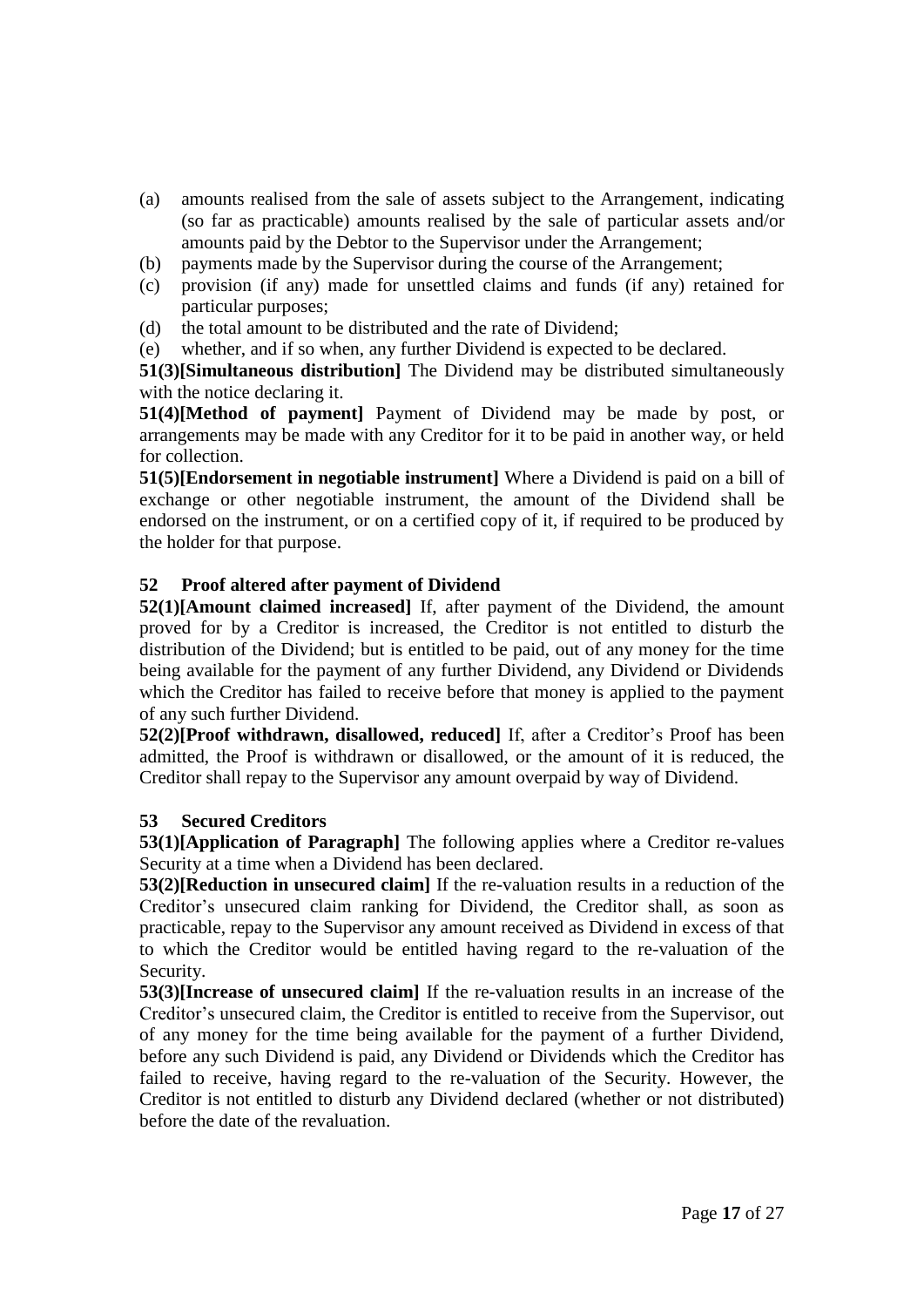# **54 Assignment of Debts or rights to Dividend**

**54(1)[Notice of assignment]** If a Creditor entitled to a Dividend gives notice to the Supervisor that the Creditor wishes the Dividend to be paid to another person, or that the Creditor has assigned his entitlement or Debt to another person, the Supervisor shall pay the Dividend to that other person accordingly.

**54(2)[Contents of notice]** A notice given under this Paragraph must specify the name and address of the person to whom payment is to be made.

# **55 Debts payable at future time**

**55(1) [Debts payable at a future time]** A creditor may prove for a Debt of which payment was not yet due at the date of commencement of the Arrangement.

**55(2) [Entitlement to Dividend]** Where a Creditor has claimed for a Debt of which payment is not due at the date of the declaration of Dividend, the Creditor is entitled to the Dividend equally with other Creditors, but subject as follows.

**55(2)[Calculation of amount of reduction]** For the purpose of Dividend (and no other purpose), the amount of the Creditor's admitted Proof (or, if a distribution has previously been made to the Creditor, the amount remaining outstanding in respect of the Creditor's admitted claim) must be discounted by applying the following formula:

#### X  $1.05^{n}$

where X is the value of the admitted Proof; and 'n' is the period beginning with the relevant date and ending with the date on which the payment of the Creditor's Debt would otherwise be due, expressed in years.

# **56 Debts of unpaid Creditors**

**56(1)[Creditors not entitled to Dividend]** Creditors who do not prove in the Arrangement (with the exception of any Debts admitted by the Supervisor under Paragraph 39(4)) shall not be entitled to receive any Dividend.

**56(2)[Unclaimed Dividends paid to the Debtor]** Dividends due to Creditors who have proved in the Arrangement but to whom the Supervisor has been unable to pay shall, at the end of the Arrangement, be paid to the Debtor or, if there is one, the Debtor's trustee in bankruptcy.

**56(3)[Debtor liable for unclaimed Dividends]** Once a Dividend has been paid to the Debtor or the Debtor's trustee in bankruptcy under the previous Sub-paragraph, the Creditor must claim it from the Debtor or, as the case may be, the Debtor's trustee in bankruptcy and no other person.

# **PART IX: PRIORITY OF PAYMENTS AND DISTRIBUTIONS**

# **57 Costs and Expenses of the Arrangement**

**57(1)[Expenses to be paid first]** Subject to Paragraphs 5(4) and 72 the fees, costs, charges, expenses and liabilities properly charged or incurred by or on behalf of the Nominee or the Supervisor are expenses of the Arrangement and shall be paid in priority to all other charges, expenses, liabilities and Debts.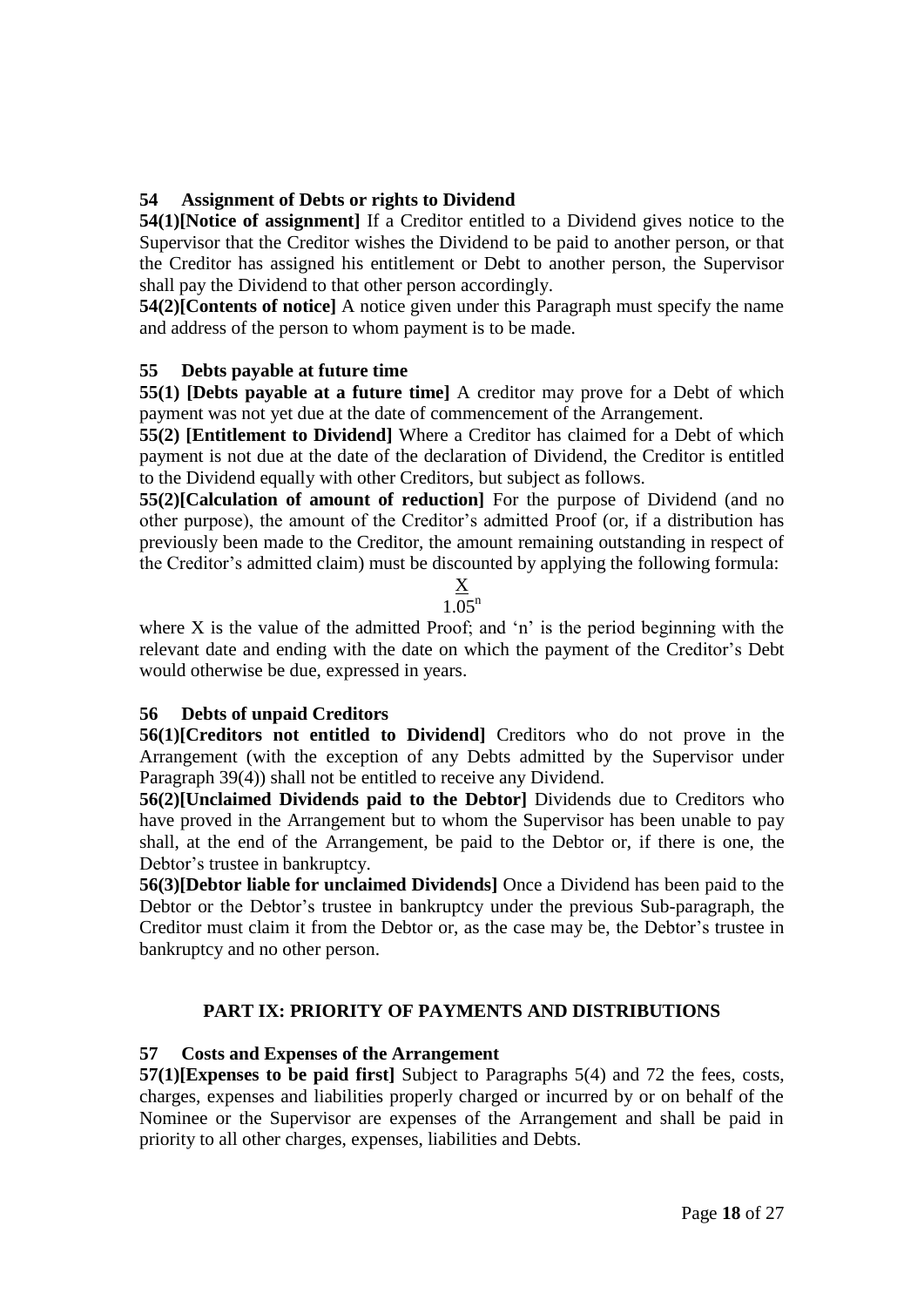**57(2)[Charge in relation to expenses**] The Supervisor shall have a charge on the assets subject to the Arrangement in respect of the expenses of the Arrangement.

### **58 Priority of Debts and application of surplus**

**58(1)[Priority of Preferential Debts]** In the distribution of sums due to be paid to Creditors under the terms of the Arrangement, Preferential Debts shall be paid in priority to other Debts.

**58(2)[Ranking of Preferential Debts]** Preferential Debts rank equally between themselves after the expenses of the Arrangement.

**58(3)[Ranking of Ordinary Debts]** Debts other than Preferential Debts rank equally between themselves and, after the Preferential Debts, shall be paid in full unless the sums due to be paid to Creditors are insufficient for meeting them, in which case they abate in equal proportions between themselves.

**58(4)[Surplus after payment]** Any surplus remaining after the payment of the Preferential and other Debts shall first be applied in paying interest on those Debts in respect of the periods during which they have been outstanding since the commencement of the Arrangement (for this purpose interest on Preferential Debts ranks equally with interest on Debts other than Preferential Debts) and thereafter returned to the Debtor.

**58(5)**[Interest rate on surplus] The rate of interest payable under Sub-paragraph (4) in respect of any Debt is whichever is the greater of the following:

- (a) the rate specified in section 17 of the Judgments Act 1838 at the commencement of the Arrangement; and
- (b) the rate applicable to that Debt apart from the Arrangement.

# **PART X: THE CREDITORS' COMMITTEE, WEBSITES & CREDITOR DECISIONS**

### **59 The Creditors' Committee**

**59(1)[Establishment]** In the event that the nominee has invited creditors to form a committee, or the creditors have so decided the following provisions will apply;

Creditors may establish a committee ("the Creditors' Committee"), consisting of not less than 3 and not more than 5 members to represent the interests of the Creditors and to provide such assistance and guidance to the Supervisor as may reasonably be required. The Nominee may invite Creditors to form a committee at the same time the Creditors' approval for the proposal is sought.

**59(2)[Eligibility]** All the members of the Creditors' Committee must be Creditors of the Debtor; and any Creditor (other than one who is fully secured) may be a member, so long as:

- (a) the Creditor has delivered a Proof, and
- (b) the Creditor's Proof has neither been wholly disallowed for voting purposes, nor wholly rejected for the purposes of distribution or Dividend.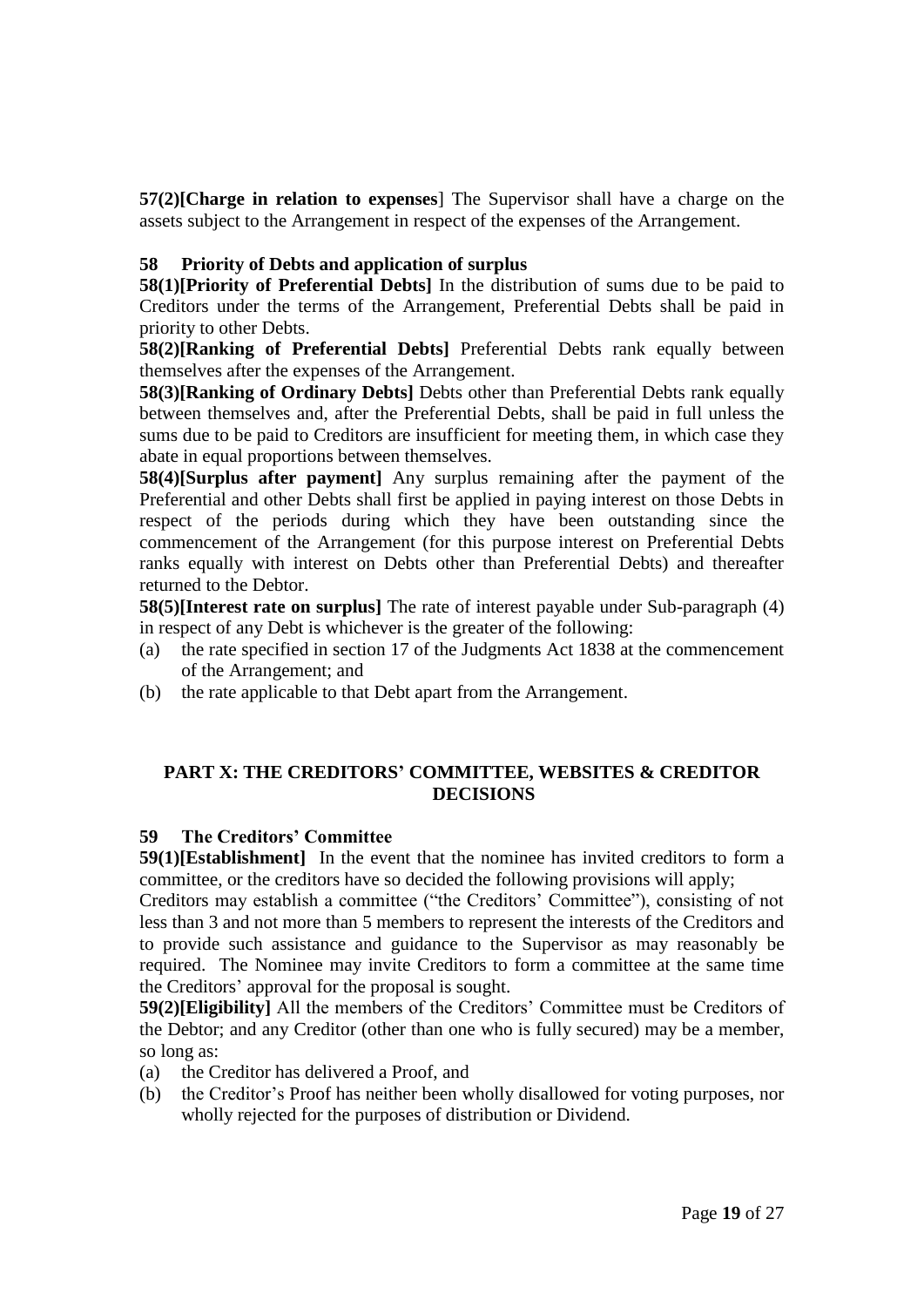**59(3)[Application of the Rules]** The provisions relating to the Creditors' Committee in Rules 17.1 to 17.29 shall apply to the Arrangement with any necessary modifications.

**59(4)[Expenses of members]** The reasonable travelling expenses directly incurred by any member of the Creditors' Committee or their representatives in respect of their attendance at the meetings of the Creditors' Committee, or otherwise on the Creditors' Committee's business, shall rank as an expense of the Arrangement.

# **60 Use of websites**

**60(1) [Use of websites]** Where the Supervisor is required to give, deliver, furnish or send a notice or other document or information to any person, that requirement may be satisfied by making the notice, document or information available on a website. **60(2) [Application of the Rules]** The provisions of Rules 1.49-1.51 relating to use of websites shall apply to the Arrangement with any necessary modifications.

### **61 Power to seek a decision of Creditors**

**61(1) [Supervisor's power to seek a decision]** The Supervisor may seek a decision of Creditors for any purpose connected with the Arrangement.

**61(2) [Choice of Decision Procedure]** A decision of Creditors may be made by any Decision Procedure provided for in Rule 15.3 (the prescribed decision procedures) except that it may not be made by physical meeting unless Sub-paragraph (3) applies.

**61(3) [Power to require physical meeting]** If 10% in value, or 10% in number or 10 of the Creditors request in writing that a decision of Creditors be taken at a physical meeting, the Supervisor shall, unless relieved by the Court from so doing, convene such a meeting within 21 days from the receipt of such request.

**61(4) [Power to requisition a decision]** If 25% in value of the Creditors request in writing that a decision of Creditors be sought, the Supervisor shall, unless relieved by the Court from so doing, initiate a Decision Procedure within 21 days from the receipt of such request. This is subject to any deposit for costs required under Paragraph 63 having been paid.

**61(5) [Content of notice requisitioning a decision]** A notice served upon the Supervisor under Sub-paragraph (4) shall state the decision of Creditors for which the Decision Procedure is requested.

**61(6) [Debtor request]** If the Debtor requests in writing that the Supervisor seek a decision of Creditors the Supervisor shall not unreasonably refuse such a request. If the Supervisor considers the request to be reasonable the Supervisor shall convene such Decision Procedure as he considers appropriate to consider the decision.

### **62 Procedure for seeking Creditor decisions**

**62(1) [Notice of a decision procedure]** Notice of a Decision Procedure shall be given by the convenor to every Creditor whose address is known to him or identified in the Proposal at least 14 days before the Decision Date, or such shorter period as the Court may allow.

**62(2)[Contents of notice and procedure]** The notice and procedure shall follow, so far as applicable, the requirements of Rules 15.4 (electronic voting), 15.5 (virtual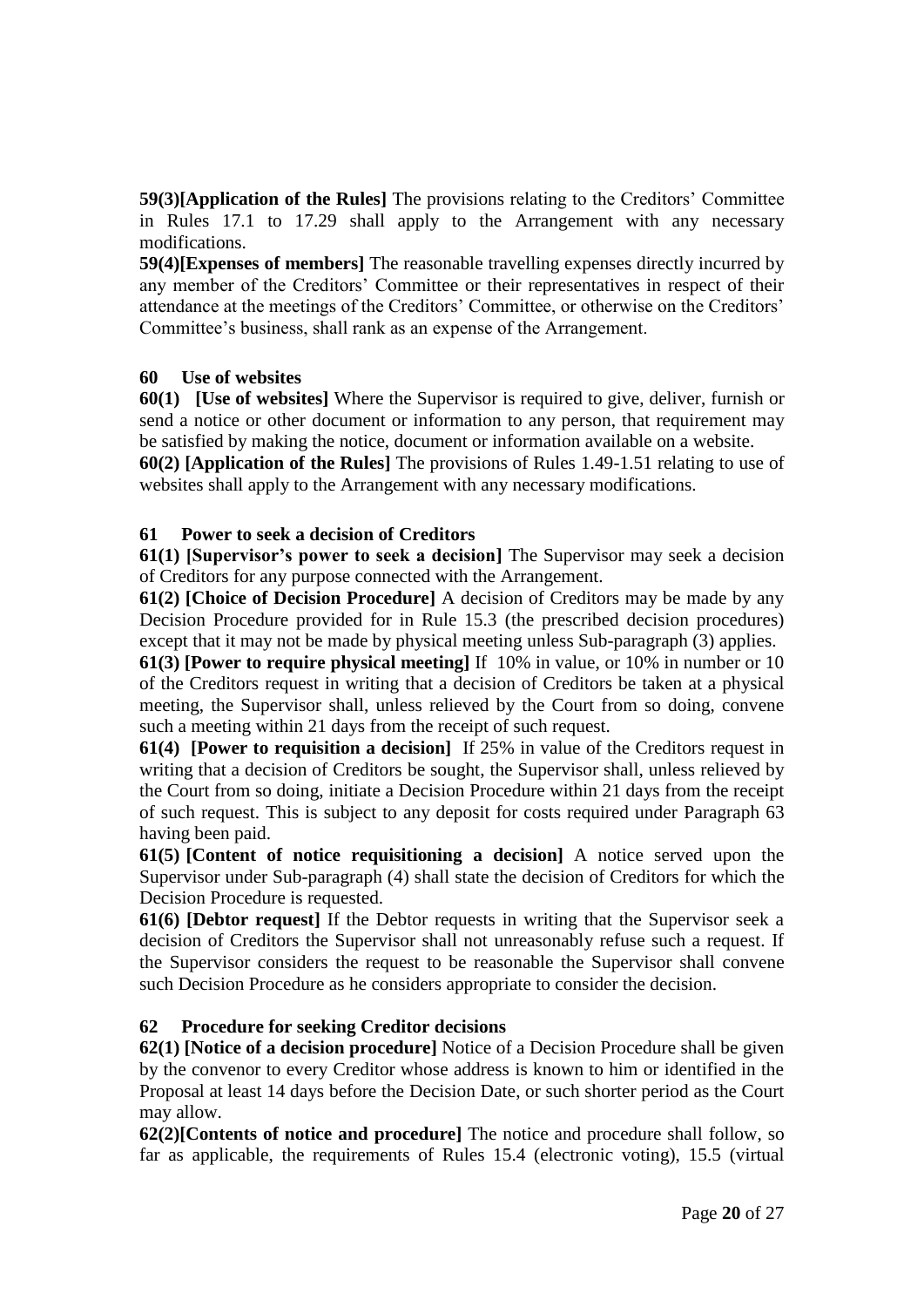meetings), 15.6 (physical meetings) and 15.8 (notices to creditors of decision procedure)**.**

**62(3)[Convenience of participants]** The convenor must have regard to the convenience of those invited to participate when making arrangements for a Decision Procedure.

**62(4)[Time of meeting]** Meetings of Creditors shall be convened for commencement between the hours of 10.00 and 16.00 on a business day.

**62(5)[Chair of meeting]** Unless Paragraph 21(3) (chair where no Supervisor acting) applies, the Supervisor, or a person experienced in insolvency matters and nominated by him, shall be chair of the meeting.

**62(6) [Non-receipt of notice]** Where a decision is sought by a notice in accordance with Sub-paragraph (1), the Decision Procedure is presumed to have been duly initiated and conducted, even if not everyone to whom the notice is to be delivered has received it.

**62(7) [Exclusions from meetings]** The provisions of Rules 15.36-15.38 relating to persons excluded from meetings shall apply to the Arrangement with any necessary modifications.

### **63 Cost of requisitioned decisions**

**63(1)[Security for payment of expenses]** Subject to Sub-paragraph (3) below, the cost of requisitioning a decision of Creditors at the instance of the Debtor or Creditors shall be paid by that person or persons, who shall deposit security for their payment with the Supervisor.

**63(2)[Appropriate security]** The sum to be deposited shall be such as the Supervisor determines to be appropriate; and the Supervisor shall be under no obligation to act without the deposit having been paid.

**63(3)[Vote for cost to be an expense of arrangement]** Where a Decision Procedure is requisitioned, the Creditors may vote that the expenses of convening and taking it shall rank as an expense of the Arrangement.

**63(4)[Repayment of deposit]** To the extent that any deposit made under this Paragraph is not required for the payment of expenses of convening and taking the Decision Procedure, it shall be repaid to the person who made it.

#### **64 Participation in Creditor decisions**

**64(1)[Conditions for voting]** Subject as follows, in order to be counted in a Decision Procedure other than where votes are cast at a meeting, votes must :

- (a) be received by the convenor on or before the Decision Date; and
- (b) accompanied by a Proof in respect of the Creditor's claim, unless it has already been provided to the convenor.

**64(2)[Unliquidated and unascertained claims]** A Debt for an unliquidated or unascertained amount is to be valued at £1 for the purpose of voting unless the convenor, or in the case of a meeting the chair, decides to put a higher value on it.

**64(3)[Secured Creditors]** A Secured Creditor is entitled to vote only in respect of the balance (if any) of Debt after deducting the value of Security as estimated by the Secured Creditor.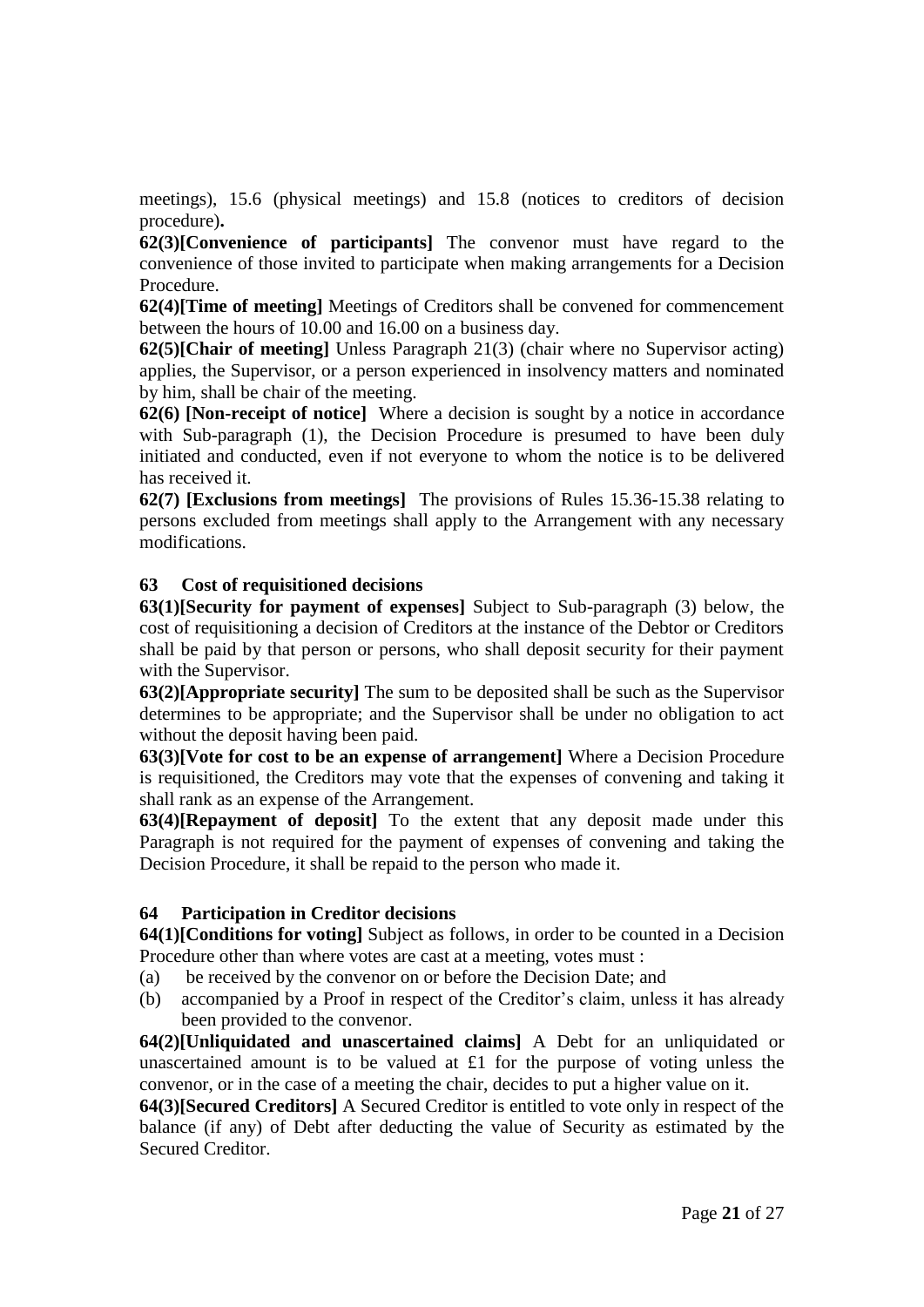**64(4) [Vote cast not changeable]** A vote cast in a Decision Procedure which is not a meeting may not be changed.

**64(5) [Decision to be made]** For the decision to be made, the convenor must receive at least one valid vote on or before the Decision Date.

### **65 Admission and rejection of Proofs**

**65(1)[Power to admit]** The convenor, or chair in the case of a meeting, has the power to admit or reject a Creditor's Proof for the purpose of entitlement to vote. The power is exercisable with respect to the whole or any part of the Proof, and whether the claim is secured or unsecured.

**65(2)[Appeal from decision]** The convenor or chair's decision on entitlement to participate is subject to appeal to the Court by any Creditor, or by the Debtor, within 28 days of the record of the decision being given, or such longer period as the Court shall, in the special circumstances, allow.

**65(3)[Voting subject to objection]** If the convenor or chair is in doubt whether a Proof should be admitted or rejected, it shall be marked as objected to and the Creditor shall be allowed to vote, subject to the vote being subsequently declared invalid if the objection to the claim is sustained.

**65(4)[Where decision reversed]** If, on an appeal, the convenor or chair's decision is reversed or varied, or a Creditor's vote is declared invalid, the Court may order another Decision Procedure to be convened, or make such other order as it thinks fit, provided that the Court considers the matter is such as to give rise to unfair prejudice or a material irregularity.

**65(5)[Costs of appeal]** The convenor or chair is not personally liable for the costs incurred by any person in respect of an appeal under this Paragraph unless the Court so orders.

### **66 Majorities required for Creditor decisions**

**66(1)[Decisions by majority in value]** Subject as follows, a decision in a Decision Procedure is made when a majority of more than half in value of Creditors voting have voted in favour of it.

**66(2)[Decisions varying terms of Arrangement]** In the case of a decision varying the terms of the Arrangement, a majority of three-quarters or more in value of Creditors voting in favour of it is required.

**66(3)[Votes rendering decision invalid]** A decision is not made if those voting against it include more than half of the total value of Creditors who are not Associates of the Debtor.

**66(4)[Resolution for the appointment of Supervisor]** In the case of a decision for the appointment of a Supervisor:

- (a) if on any vote there are 2 nominees for appointment, the person who obtains the most support is appointed, provided that such support represents a majority in value of all those voting; and
- (b) if there are 3 or more nominees, and one of them has a clear majority over both or all of the others together, that one is appointed; and
- (c) in any other case, the convenor or chair shall continue to take votes (disregarding at each vote any nominee who has withdrawn and, if no nominee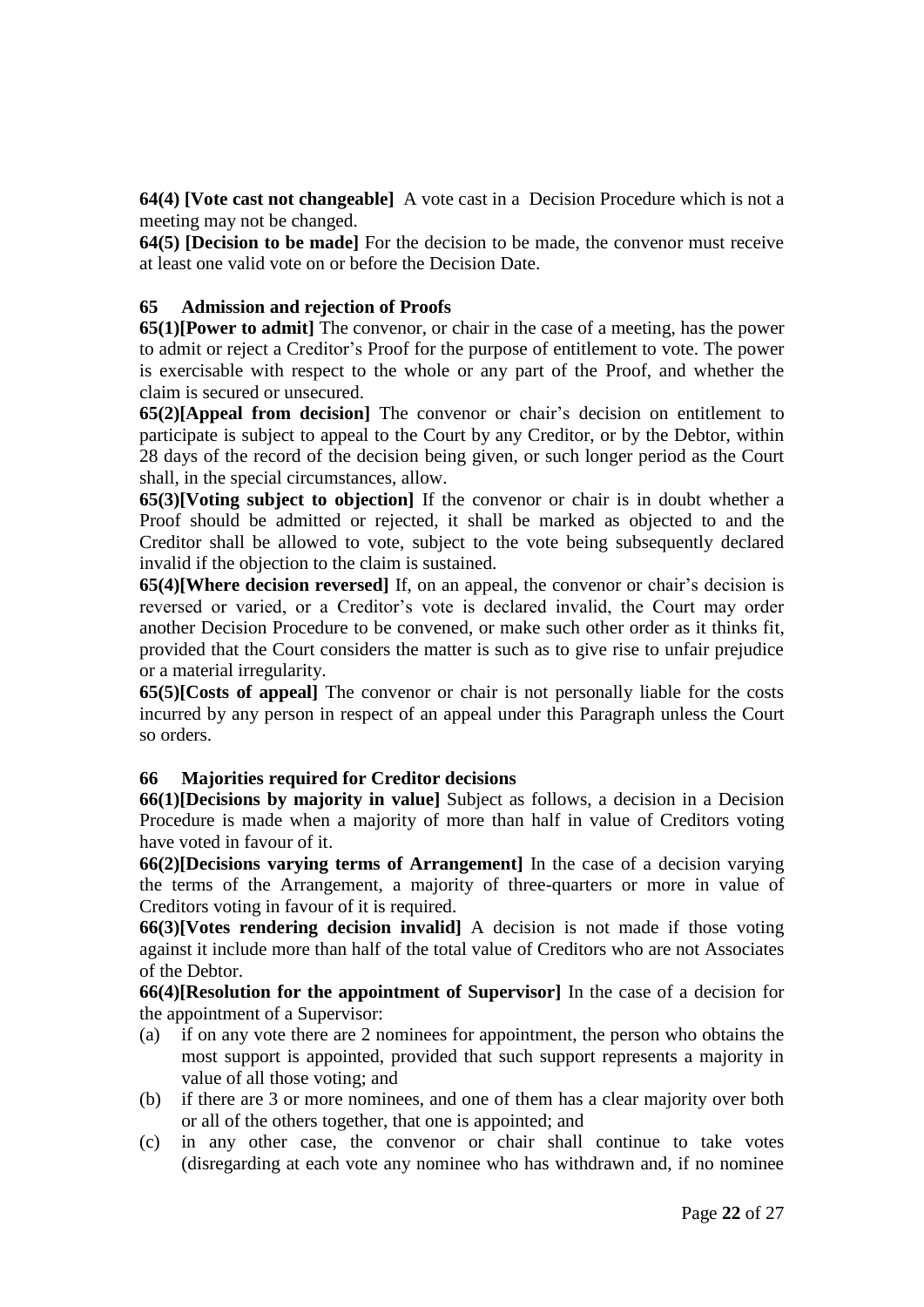has withdrawn, the nominee who obtained the least support last time), until a clear majority is obtained for any one nominee.

**66(5)[Resolution for joint appointment]** The chair may put to a meeting a resolution for the joint appointment of any 2 or more nominees.

### **67 Chair of meeting as proxy-holder**

**67** Where the chair at a meeting holds a proxy for a Creditor which requires him to vote for a particular resolution, and no other person proposes that resolution, he shall himself propose it

#### **68 Suspension/adjournment of meetings**

**68(1)**[Suspension] The chair may, without an adjournment, declare the meeting suspended for one or more periods not exceeding one hour in total (or, in exceptional circumstances, such longer total period during the same day at the chair's discretion).

**68(2)[Adjournment]** The chair may (and must if the meeting so resolves) adjourn the meeting, provided that if the chair is the Supervisor and a resolution has been proposed for the Supervisor's removal, the chair shall not adjourn the meeting without the consent of at least one half in value of the Creditors attending and entitled to vote.

**68(3)[Period of adjournment]** An adjournment under this Paragraph shall not be for a period of more than 14 days after the date on which the meeting was originally held, or such longer period as the Court may allow.

**68(4)[Use of Proofs and proxies at adjourned meeting]** Where a meeting is adjourned under this Paragraph, Proofs and proxies may be used if lodged at any time up to or at the adjourned meeting.

### **69 Record of Creditor decisions**

**69(1)[Record of a decision]** The convenor, or chair in the case of a meeting, must cause a record of the Decision Procedure to be kept. In the case of a meeting, the record must be in the form of a minute of the meeting. The record must be signed by the convenor or chair and retained as part of the records of the Arrangement.

**69(2)[List of Creditors participating]** The convenor or chair shall also cause to be made and kept a list of all the Creditors who participated and the amount of their claims.

**69(3)[Record of decision made]** The record of the decision shall include a record of the decisions made and how creditors voted.

**69(4)[Record of decision to be circulated]** The record of the decision referred to in Sub-paragraph (3) shall be sent to the Creditors and the Debtor.

### **PART XI: PROVISIONS FOLLOWING BREACH OF THE ARRANGEMENT**

#### **70 Breach by the Debtor of the terms of the Arrangement**

- **70** The Debtor shall be regarded as in breach of the Arrangement if:
- (a) the Debtor fails to comply with any obligation under the Arrangement;
- (b) information which was false or misleading in any material particular or contains any material omissions: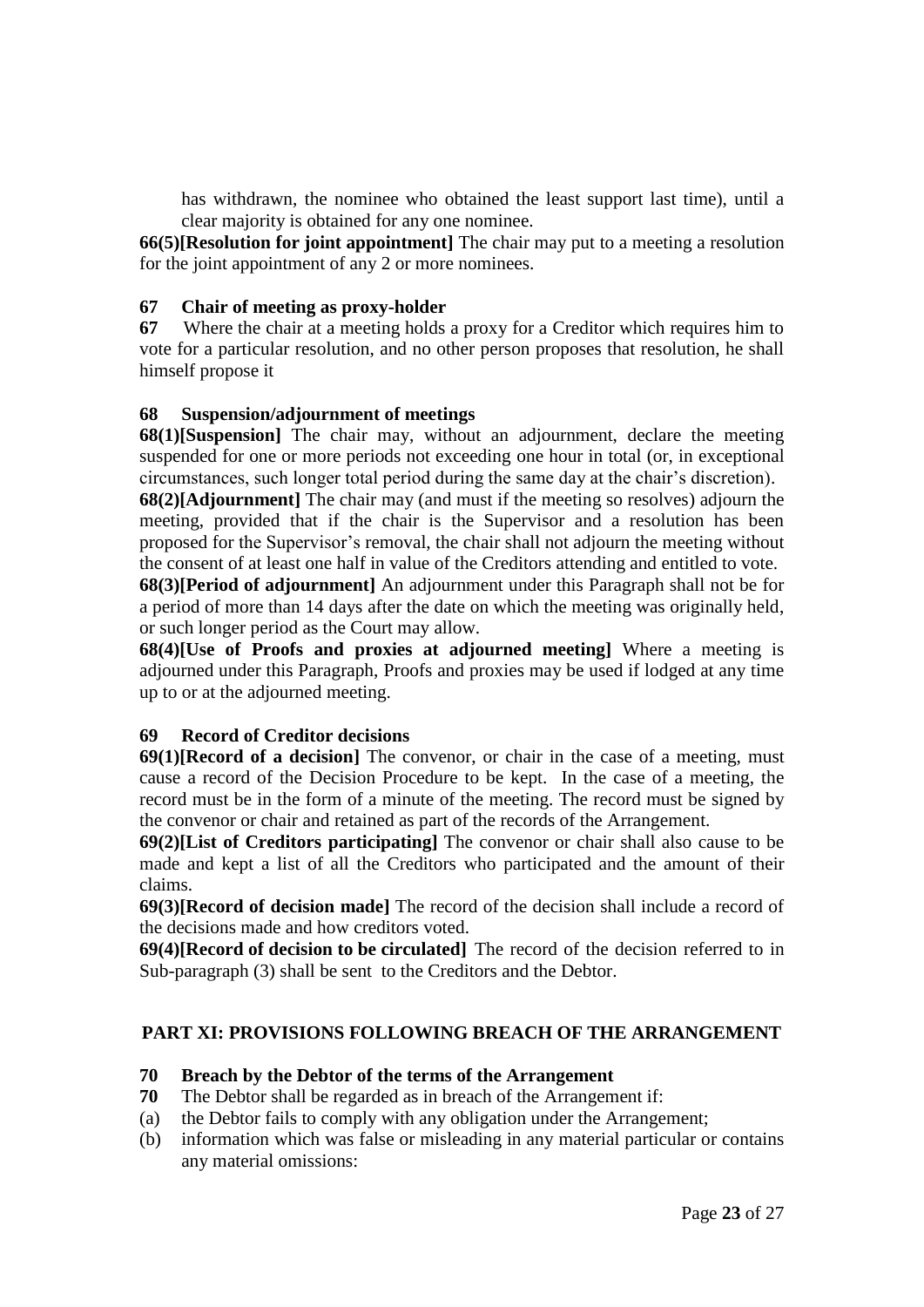- (i) was contained in any statement of affairs or other document supplied by the Debtor under Part VIII under the Act to any person, or
- (ii) was otherwise made available by the Debtor to the Creditors at or in connection with any meeting of Creditors held, or any decision taken, in connection with the Arrangement, or
- (c) the Debtor fails to do all such things as may for the purposes of the Arrangement have been reasonably required by the Supervisor.

# **71 Procedure following breach**

**71(1)[Notice of Breach]** If, at any time, it appears to the Supervisor that the Debtor is in breach of the Arrangement, then, unless such breach is remedied forthwith or the Supervisor has already presented a petition for the Debtor's bankruptcy, the Supervisor shall as soon as practicable issue to the Debtor a notice ("Notice of Breach") identifying the breach and requiring the Debtor within one month of sending the notice:

- (a) to remedy the breach if it is capable of being remedied, and,
- (b) if the Supervisor thinks fit, to give a full explanation of the breach.

**71(2)[Remedy of breach]** If, within the one month period referred to in Subparagraph (1), or such longer period not exceeding a further one month as the Supervisor shall reasonably allow, the Debtor:

- (a) remedies the breach of the Arrangement;
- (b) if so required in the Notice of Breach, provides a full explanation of the breach, and
- (c) pays to the Supervisor such sum (if any) as the Supervisor may reasonably require to compensate the Creditors for any reduction in Dividend caused by the Debtor's breach,

no further action shall be taken against the Debtor save that the Supervisor shall report the breach to the Creditors in the next progress and prospects report under Rule 8.28 (Supervisor's accounts and reports), or on the next convenient occasion, if earlier.

**71(3)[Notice of Termination/bankruptcy petition]** If the Debtor has not done those things specified in Sub-paragraph (2) by the time specified or allowed, the Supervisor shall as soon as practicable seek a decision of the creditors to resolve whether or not to do the following things:

- (i) issue a notice ("Notice of Termination") terminating the Arrangement by reason of the Debtor's breach;
- (ii) present a petition for the Debtor's bankruptcy;
- (iii) vary the terms of the Arrangement under Paragraph 81;
- (iv) take no action.

**71(4)[Supervisor's duty]** If the Creditors decide to issue a Notice of Termination and/or to present a bankruptcy petition against the Debtor, the Supervisor shall do so as soon as practicable.

**71(5)[Copies of Notice of Termination]** A copy of any Notice of Termination issued by the Supervisor shall be sent to the Debtor and Creditors as set out in Paragraph 11.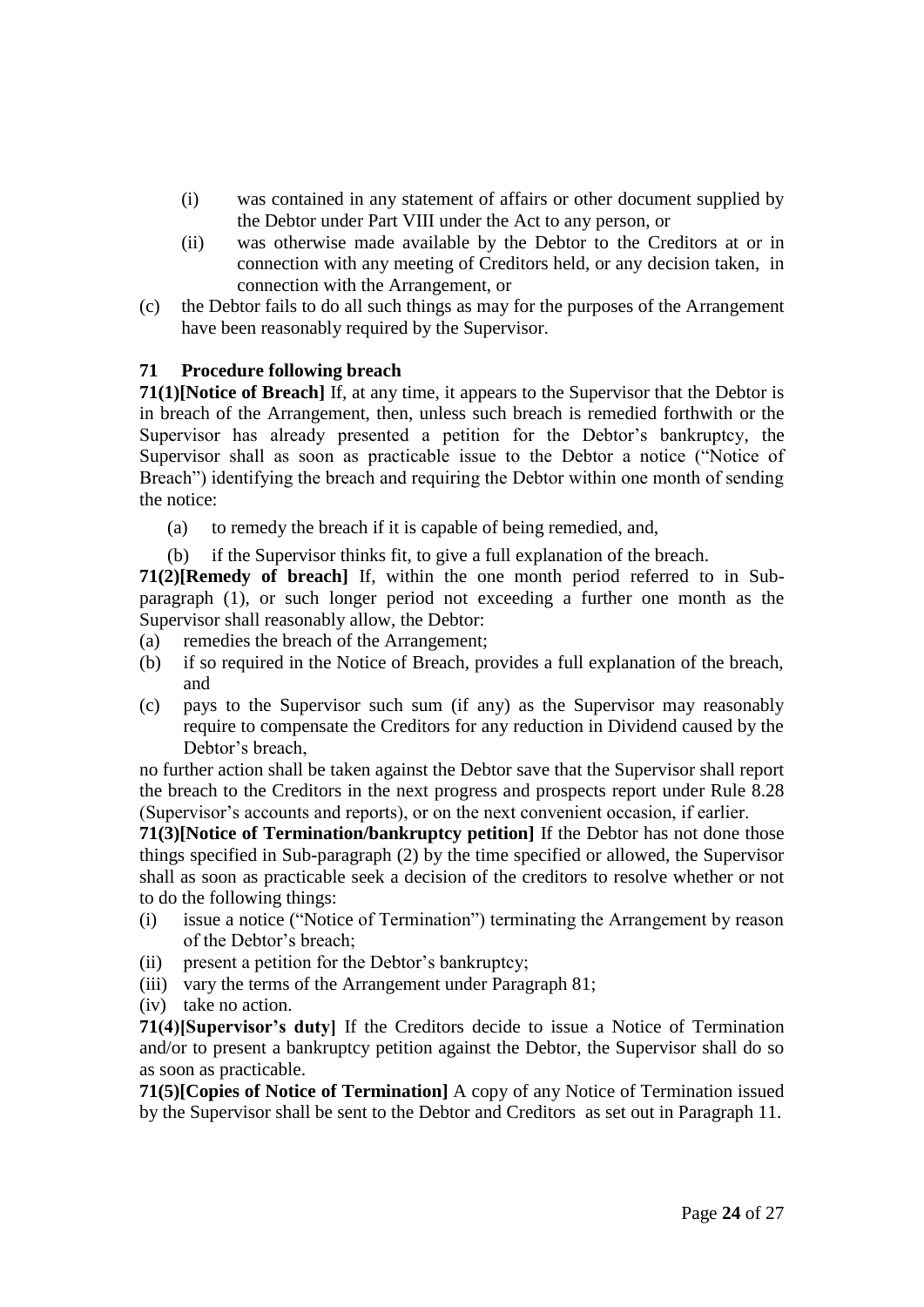# **72 Retention of funds by Supervisor**

**72** The Supervisor shall, at all times during the course of the Arrangement, retain sufficient of the funds coming into the Arrangement as represents the Supervisor's best estimate of the costs of petitioning for the Debtor's bankruptcy should the Creditors so decide under the previous Paragraph hereof. Such costs shall be provided for in priority to any other costs of the Arrangement.

# **PART XII: CONDITIONS WHERE TAX AUTHORITIES ARE CREDITORS**

# **73 Claims by HM Revenue and Customs**

**73(1)**HM Revenue and Customs' provisional claim in the Arrangement will include (i) any tax credit overpayment and (ii) Self-Assessment payments on account due for the tax year which the Arrangement is approved, PAYE/SC/NIC deductions due to the date of approval, plus any other earlier unpaid liabilities

**73(2)**HM Revenue and Customs' final claim in the Arrangement will additionally include the Self-Assessment balancing adjustment for the tax year in which the Arrangement is approved due with the Self-Assessment Return on the 31 January of the following year.

# **74 Income commencing after approval**

**74** The Debtor shall be responsible for payment of Self-Assessment/NIC on any source of income that commences after the date of approval of the Arrangement.

# **75 Post approval statutory returns and payments**

**75** All statutory returns and payments due to HM Revenue and Customs post approval shall be provided on or before the date they fall due.

# **76 Overdue accounts and returns**

**76** All statutory accounts and returns overdue at the date of the approval of the Arrangement must be provided to HM Revenue and Customs within 3 months of the approval date together with any other information or explanations required.

# **77 Funds to be paid to Supervisor**

**77** The Debtor's monthly provision for income tax/NIC as it appears in the income and expenditure statement shall, from the date of approval of the Arrangement to the 5 April ending the tax year in which the Arrangement is approved, be paid to the Supervisor for the benefit of the Arrangement.

# **78 Restriction on payment of dividend**

**78** No non preferential Dividend will be made until (i) the HM Revenue and Customs Self-Assessment return for the tax year in which the Arrangement is approved (ii) a VAT or other levy or duty return due to HM Revenue and Customs to the approval date, has been filed or (iii) an HM Revenue and Customs Determination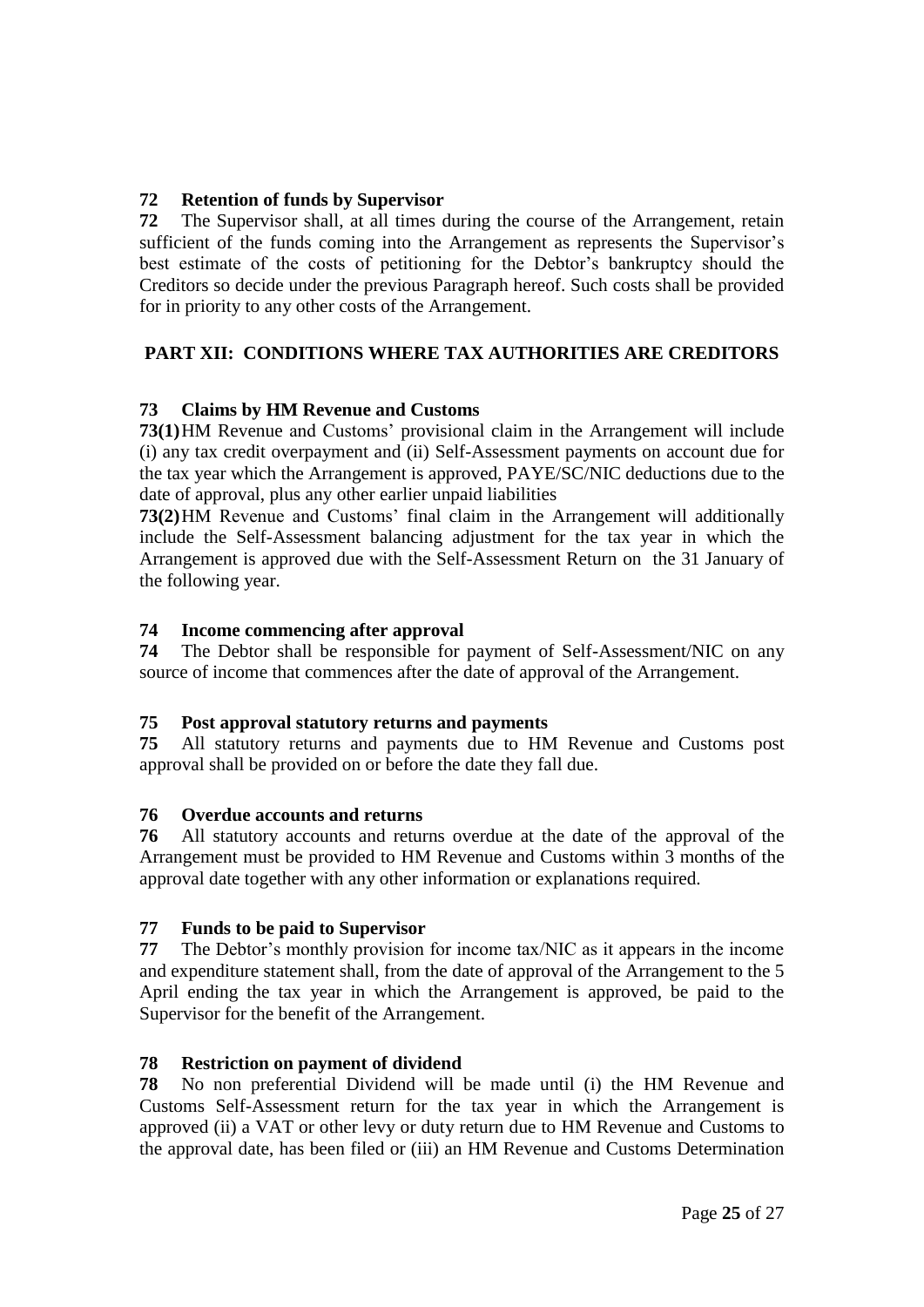and/or a Customs assessment has been made and the Supervisor has admitted their final claims.

### **79 Set-off of repayments**

**79** During the currency of the Arrangement, any tax/excise/VAT or other repayments that become due to the Debtor by HM Revenue and Customs for periods for which claims may arise under the Arrangement, shall be offset against either department's claims in the Arrangement. Any remaining surplus shall be similarly applied to the claims of other government departments before being offered to the Supervisor for the benefit of the Arrangement. Any repayments for any later periods shall be offset against any post approval debts due to HM Revenue and Customs. Any remaining surplus will then be treated as a windfall and offered to the Supervisor for the benefit of the Arrangement.

# **PART XIII: MISCELLANEOUS PROVISIONS**

### **80 Third Party obligations**

**80(1)[Application of Paragraph]** This Paragraph applies where the Proposal includes any obligation on the part of a person other than the Supervisor or Debtor to pay moneys, transfer assets or do any other thing.

**80(2)[Evidence of agreement]** The third party shall sign the Proposal or such other document evidencing the agreement to be bound by the obligation as the Supervisor shall reasonably require.

**80(3)[Enforcement of obligation**] The obligations of the third party shall be enforceable by the Supervisor, or by the Debtor at the direction of the Supervisor.

**80(4)[Failure a default of arrangement]** The failure by the third party to carry out the obligation when due shall constitute a breach of the Arrangement.

### **81 Variation of the Arrangement**

**81(1)[Variation with Creditors' approval]** The provisions of this Arrangement may be amended by a Decision Procedure of the Creditors.

**81(2)[Consent of Debtor/third party to variation required**] No variation of the terms of the Arrangement shall be of any effect unless made with the consent of the Debtor and any third party affected thereby.

**81(3)[Saving for certain rights]** No variation which restricts the following rights shall be of effect:

- (a) the right of any Secured Creditor to enforce Security, except with the Secured Creditor's consent;
- (b) the right of any Creditor to present a bankruptcy petition under section  $264(1)(c)$ of the Act for default in connection with Arrangement;
- (c) the right of a Preferential Creditor to be paid in priority to other Creditors, except with that Creditor's consent;
- (d) the right of a Preferential Creditor to be paid pro rata with other Preferential Creditors, except with that Creditor's consent.